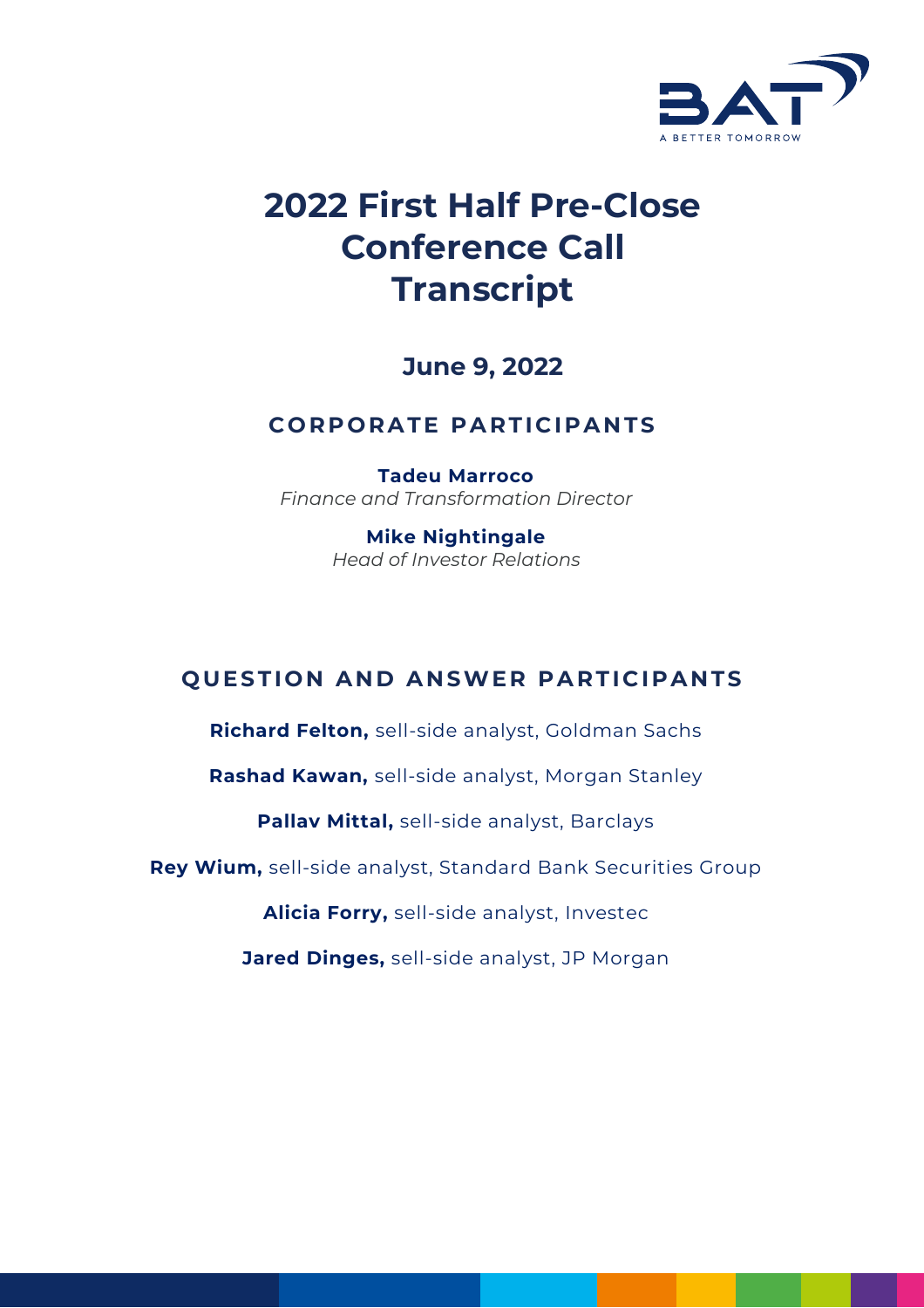

# **Mike Nightingale, Head of Investor Relations**

Good morning everyone, I'm Mike Nightingale Head of Investor Relations and with me this morning is Tadeu Marroco, our Finance and Transformation Director. Welcome to our 2022 first half Pre-Close conference call. I hope you are all well and I would like to thank you for taking the time to join us this morning.

Before we begin, I need to draw your attention to the cautionary statement regarding Forward-Looking Statements, as well as the notes and disclaimer contained in the trading update.

I will now hand you over to Tadeu who will say a few words on current trading, before opening it up to questions. Unless stated otherwise, our comments will focus on constant currency adjusted measures, and all share data is year-to-date average, to April 2022.

## **Tadeu Marroco, Finance and Transformation Director**

Thank you, Mike. Good morning everyone and welcome.

We are delighted to report this morning that BAT's transformation continues at pace.

Our New Category business is becoming an increasing contributor to Group performance and is driving our faster transformation. This has been supported by robust pricing in combustibles and the continued benefits of our cost saving programme Quantum.

I would like to take this opportunity to express our deep concern and sadness for everyone affected by the devastating conflict in Ukraine. Our priority remains the safety and wellbeing of our people in Ukraine and across the wider region.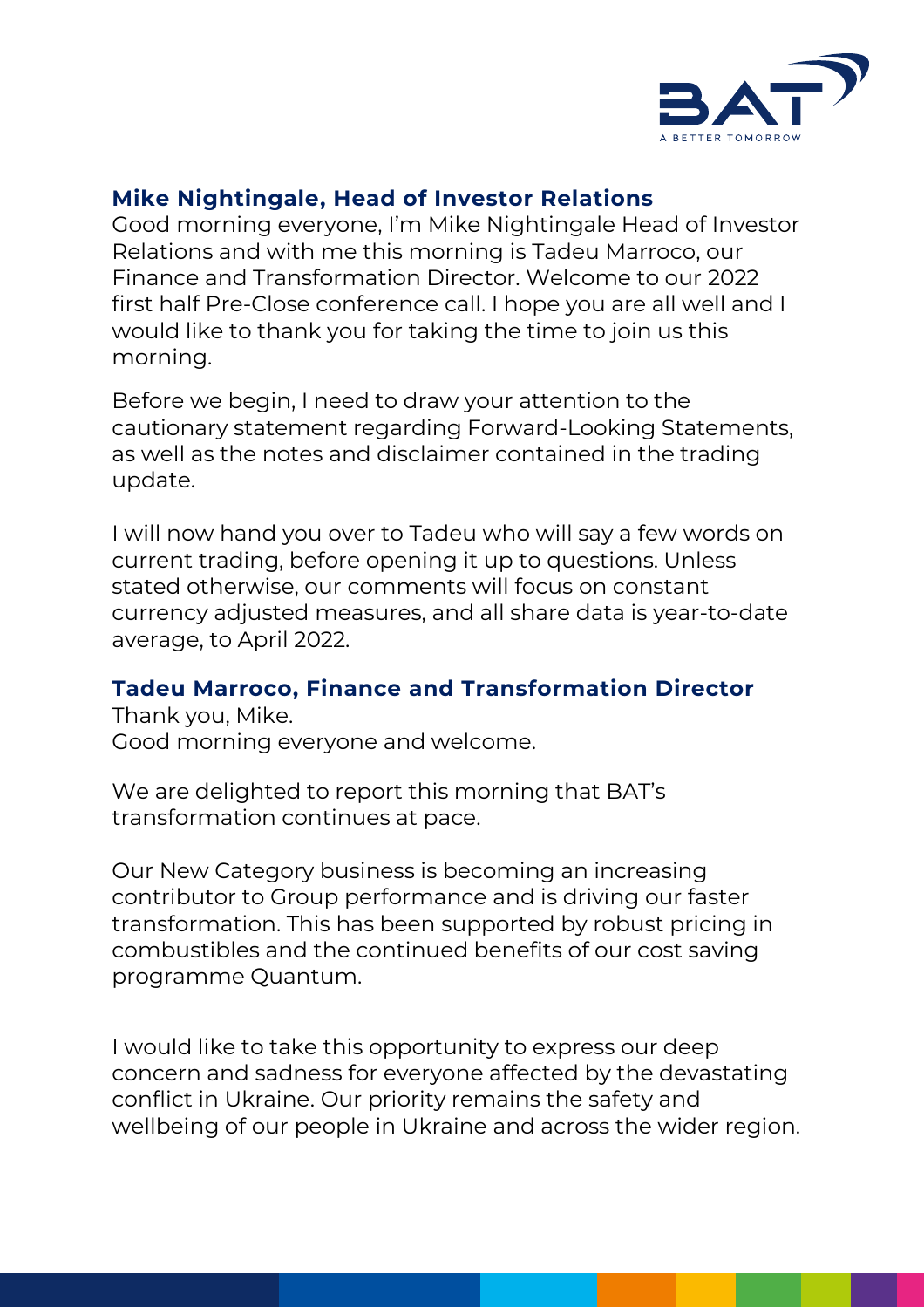

As previously announced, given the continuing conflict, we are working towards transferring our Russian business in full compliance with international and local laws.

In addition, this conflict is increasing global uncertainty and disruption, further exacerbating inflationary pressures on supply chains, impacting consumer consumption and resulting in increased finance costs.

While we are not immune to these pressures, we are confident in delivering on our current financial targets, irrespective of the timing of the transfer of our Russian business. This is thanks to our well-established multi-category strategy, our strong portfolio of global brands and our resilient, highly cash generative business.

In New Categories, we increased our adult non-combustible consumer<sup>1</sup> base by 1.1m, to reach 19.4m in Q1, and continue to grow. Our New Category products are now available in 59 countries globally, with a total of 84 category market combinations, driving strong revenue and volume growth, and market share gains in our key markets.

We continue to expand and invest in our New Category business, with over £1bn invested in the first half alone. Our Marketing Spend Effectiveness tool is allowing ever-greater focus and targeting of our marketing spend, resulting in lower incremental spend increases in the current year.

Benefitting from the strength of our three global drive brands across all categories, we have been able to increase prices, reduce discounting and leverage scale to drive COGS reduction, while lowering recommended trade margins across our key markets.

As a result, we expect a marked improvement in New Category contribution in 2022.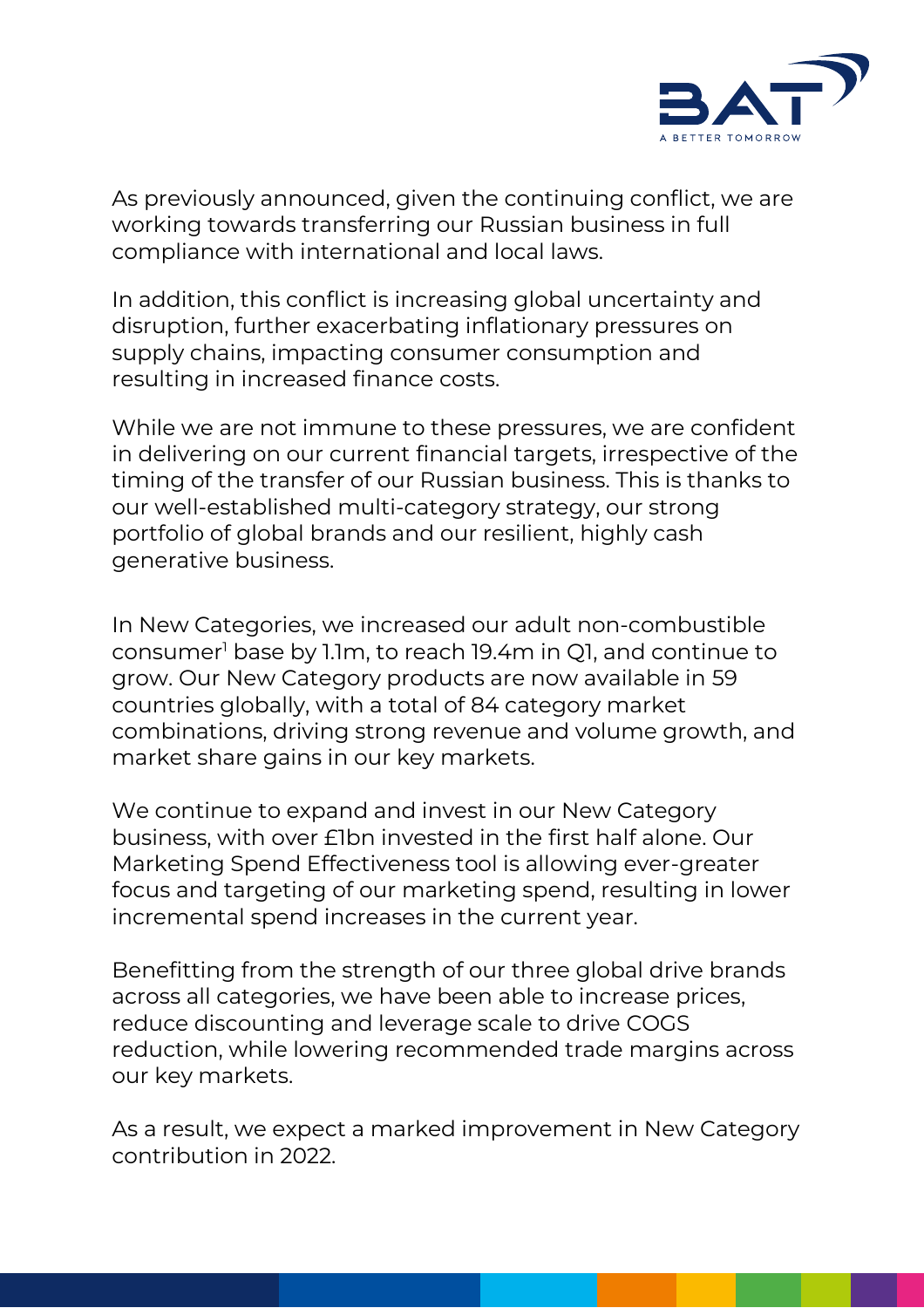

We are confident in delivering on our targets of £5bn New Category revenue, and profitability by 2025, and 50m adult consumers of our non-combustible products by 2030.

We continue to drive value through our combustibles business… …..and through Quantum, we are making good progress towards achieving at least £1.5bn of annualised cost savings by the end of 2022.

With this continued good performance, we are confident in delivering on our full year guidance.

We also expect another year of strong operating cash generation, and to exceed our 90% operating cash conversion target. In line with our more active capital allocation framework, and in addition to our growing dividend, we are on track to return £2bn to shareholders through our share buyback programme in 2022. This demonstrates our commitment to delivering enhanced long-term value for shareholders.

Turning now to our performance in detail.

We continue to build on our global category leadership position<sup>2</sup> in vapour, with Vuse achieving 34.4% value share in the Top 5 vapour markets, up 1.1 percentage points. In April, Vuse achieved the number one value share position<sup>3</sup> in the US, the number one vapour market. Vuse reached 35.9% share up 3.4 percentage points and is now the market leader in 34 states.

As a good lead indicator of sustainable future growth, Vuse has maintained its device share leadership in closed systems in all Top five vapour markets.

BAT has been leading the pace of vapour innovation with eight successful launches in the past eight years. In May, we launched Vuse ePod2+ in Canada, our first connected device.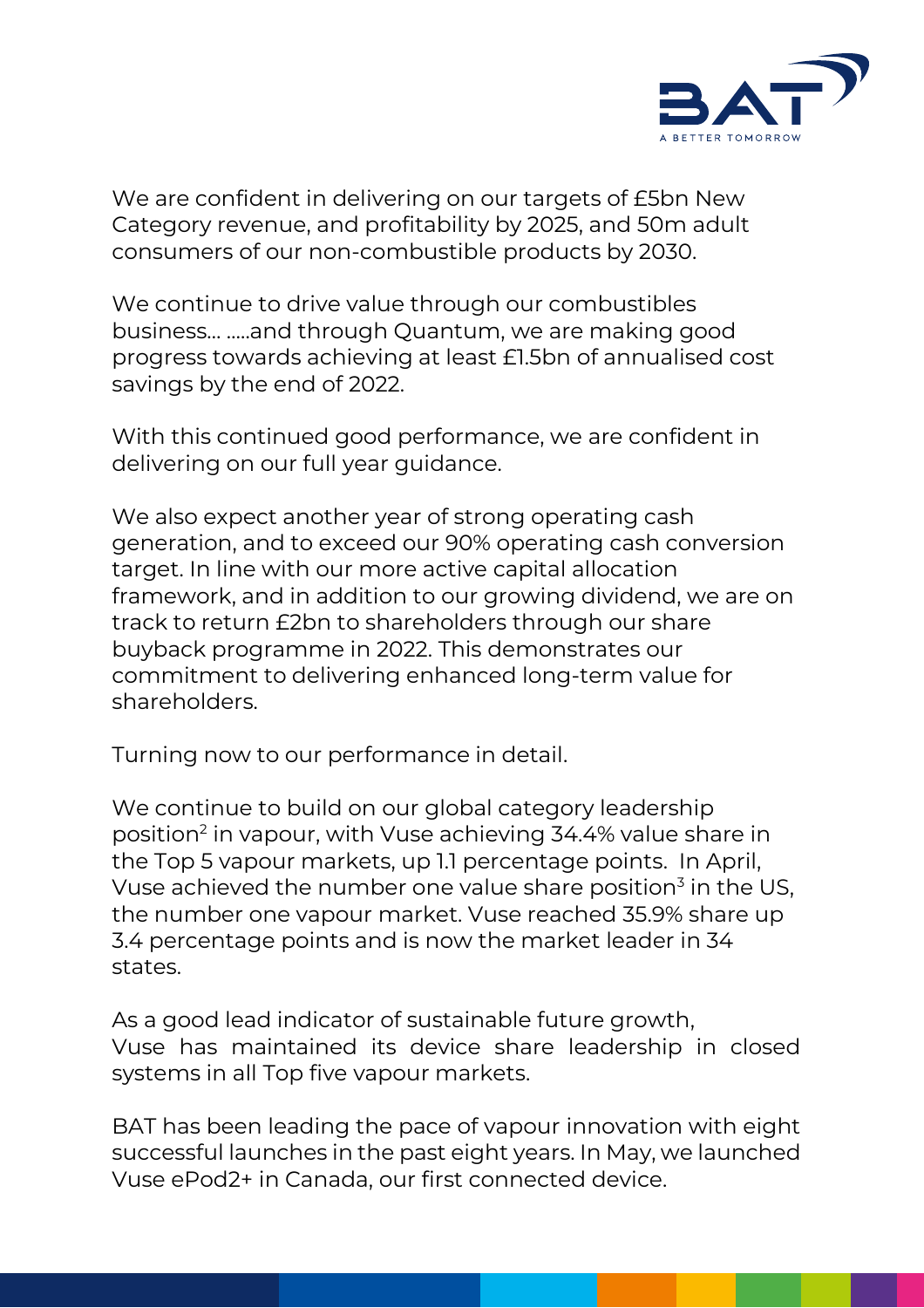

And in the UK we launched Vuse Go, our new disposable offering, with nine flavours, and we have further roll out plans in the second half.

Vuse's own e-commerce continues to grow strongly driving conversion, loyalty and profitability. Total subscriber numbers are up 60% year to date, and now represent 34% of our total ecommerce revenue. Encouragingly, data indicates that subscribers have over 7x the lifetime value versus an average  $3<sup>rd</sup>$  party retail customer.

We are delighted to have received Vapour marketing authorisations for Vuse Ciro and Vibe in original flavour from the US FDA<sup>4</sup> last month. Together with our Vuse Solo authorisation from last year, this gives BAT the broadest portfolio of Market Authorisations provided to any company in the US. Additionally, it provides further confidence in our Alto PMTA, which shares the same foundational science. Subject to the ongoing FDA discretion, all Vuse products currently available in the US may continue to be marketed.

In THP the continued strong performance of glo Hyper in Europe drove category volume share in the Top 9 markets up 1.5 percentage points to reach 19.6%. Excluding Russia and Ukraine, our share of the Top 7 markets, representing around 70% of total THP volume, reached 18.7% up 1.2 percentage points.

The THP category is continuing to grow in line with historical trends, with growth in Europe significantly higher than APME. glo continues to drive strong consumer acquisition, revenue and volume growth. Our consumer conversion rate is now comparable to the industry.

In Japan, glo's share of the tobacco market reached a high of 7.4% up 60 basis points, as smokers continue to switch to THP. In a highly competitive market, our THP category volume share was 20.6% down 60 basis points.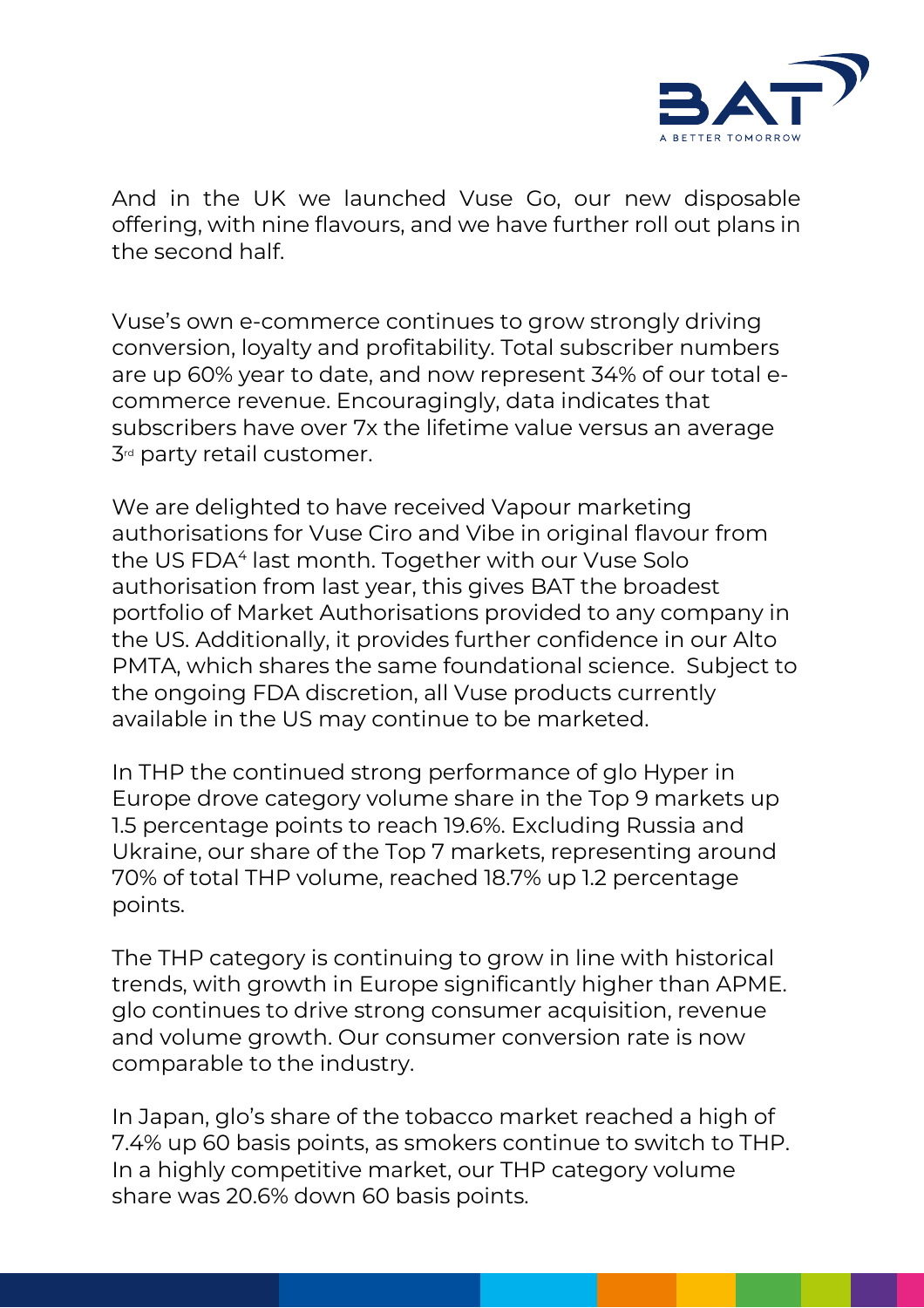

Glo continued to grow category volume share across all key European markets, with aggregate category share in the Top 7 markets reaching 20.1% up 3.5 percentage points. Excluding Russia and Ukraine, our aggregate share of category reached 17.7% up 5.1 percentage points.

The success of Hyper is driving consistent improvements in glo's brand power. This has enabled us to increase pricing in a number of key markets in Europe, and in the first half, we expect to deliver THP revenue growth ahead of volume growth for the first time.

Glo is continuing its geo-expansion. It is now present in 26 markets and in the second half, we have strong investment plans including additional launches, supported by strong marketing activation initiatives.

Turning to Modern Oral. In Europe, we continue to be market leaders in 15 Modern Oral markets. Aggregate share in our Top 5 markets excluding the US was broadly stable at 69.3%.

In Norway and Switzerland, we continued to strengthen our volume share leadership position in the Modern Oral category from a high base. Our share of total oral in Sweden continued to grow, reaching 9.7%, up 160 basis points.

We continue to drive innovation across the category, Mini pouches are now available in 15 markets, and Max ranges available in 11, driving strong overall growth. We expect to launch Velo in further markets in the second half.

In the US, Modern Oral remains only 1.5% of total nicotine value share. Current low moisture product formulations continue to result in low levels of average daily consumption and high poly-usage<sup>5</sup> . This is leading to a highly competitive pricing environment. Velo's share was 6.9% down 4.8 percentage points, with our main focus remaining on Vuse in vapour.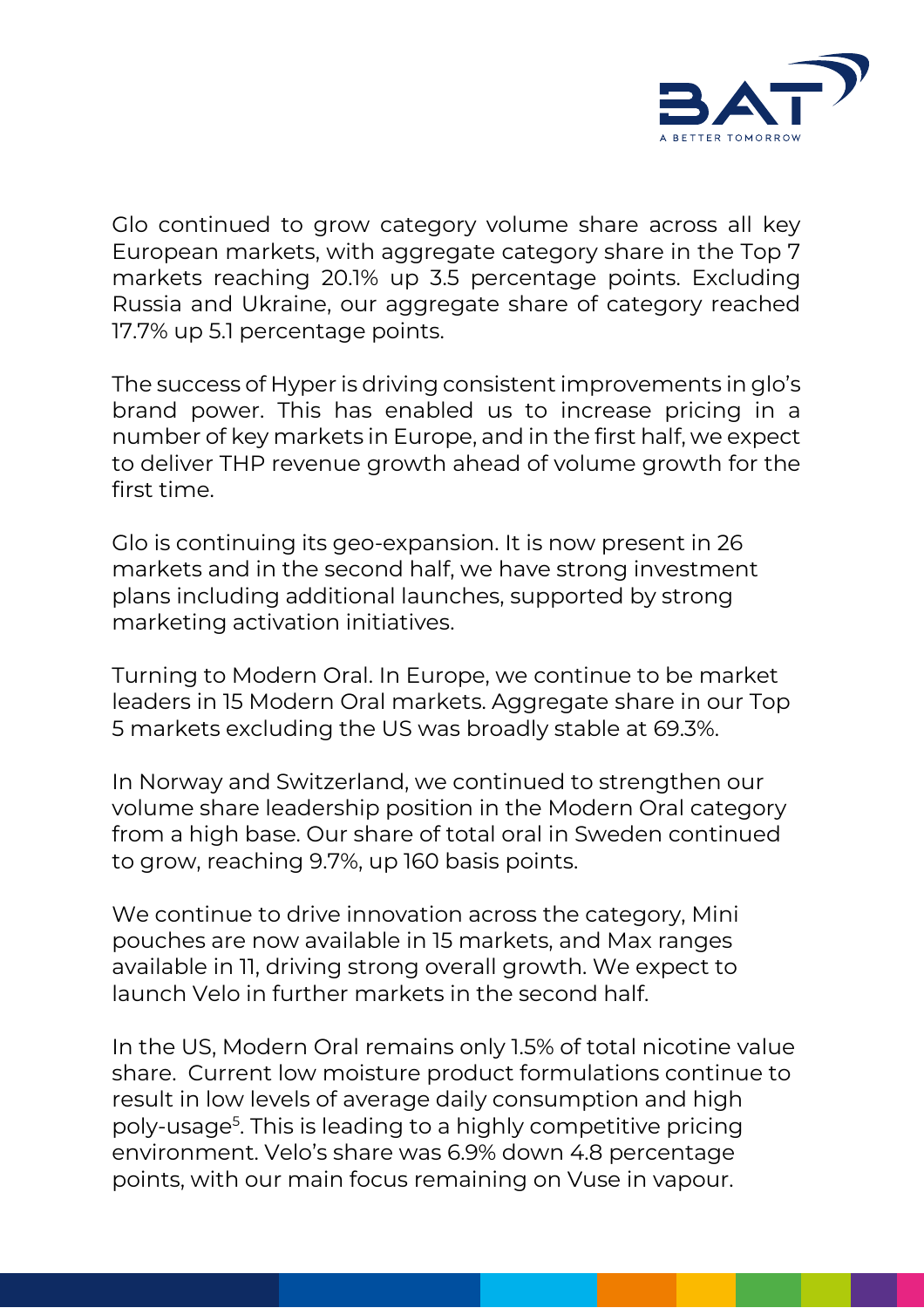

We continue to drive value through our combustibles business, with value share up 10 basis points

Full Year global tobacco industry volume is now expected to be down around 3% versus our previous guidance of down around 2.5%. This is due to the impact of continuing global macro-economic uncertainty resulting from the ongoing conflict in Ukraine.

With a well-balanced portfolio of brands across all key price tiers, and the benefits of our digital Revenue Growth Management tool, we believe we are well placed to navigate the increasing inflationary pressures this is causing.

While our combustible performance remains robust, the first half volume is expected to reflect the impact of the sale of our business in Iran in August last year, as well as the very strong prior year comparator in the US.

First half pricing remains strong, partly offset by continued geographic mix, driven mainly by the impact of the US. While we are seeing the re-emergence of illicit trade following the end of lock down restrictions in certain markets, to date we have seen no evidence of accelerated downtrading in our portfolio.

In the US, industry volume decline is returning to historical norms, with the first half additionally reflecting the impact of the prior year comparator. US value share continues to be strong, up 40 basis points, driven by our premium brands Newport and Natural American Spirit.

In addition, in the first half, the unwinding of prior year US inventory movements is now expected to be partly offset by the phasing of inventories ahead of the US implementation of our Group-wide SAP platform in July.

In the second half, this inventory phasing around our SAP roll out is expected to fully unwind.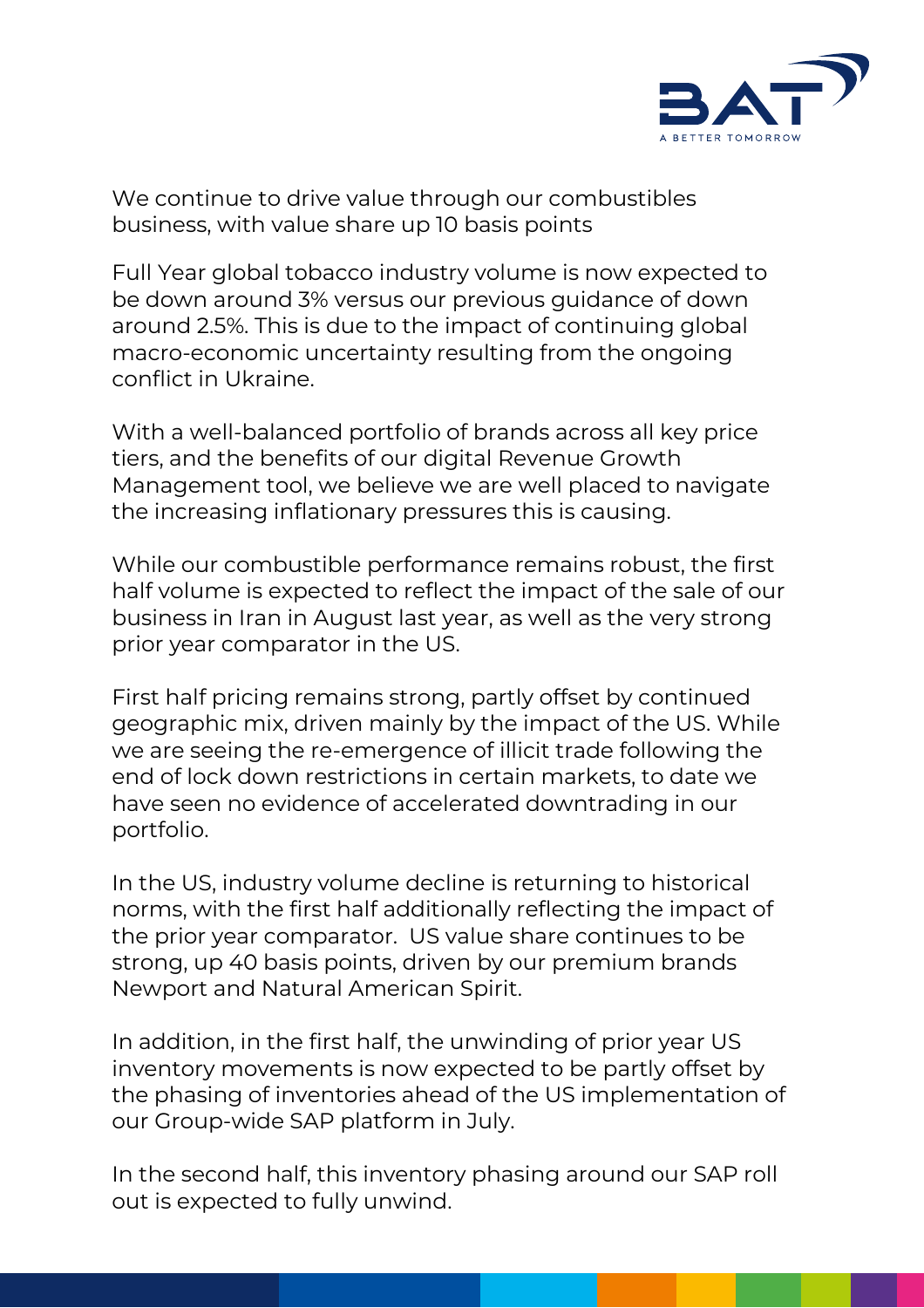

This means full year results will reflect the unwinding of the prior year US inventory movements.

In conclusion on our financial performance, while we are not immune to the current global macro-economic pressures, with:

- Our strong New Category performance
- A robust underlying performance in combustibles
- And at least £1.5bn of savings from Quantum by the end of 2022

We are confident in delivering our quidance of:

- 2-4% constant currency revenue growth, and
- mid-single-figure adjusted diluted EPS growth

Applying current foreign exchange spot rates<sup>6</sup> of 1.26, we expect a translational tailwind of around plus 2% on adjusted diluted EPS for the half year, and around plus 5% on adjusted diluted EPS for the full year.

So, while we recognise that there will be challenges ahead and that there is more work to do, our execution capabilities continue to evolve, and we are rapidly transforming the business.

We are now in our Faster Transformation phase and making strong progress towards our Purpose to build A Better Tomorrow. Driven by the strong growth of our New Category business we are continuing to reduce the health impact of our business, whilst also delivering on our wider ESG targets.

Key highlights in the first half include:

• We now have 18 certified carbon neutral manufacturing and commercial facilities<sup>7</sup>, including a further two added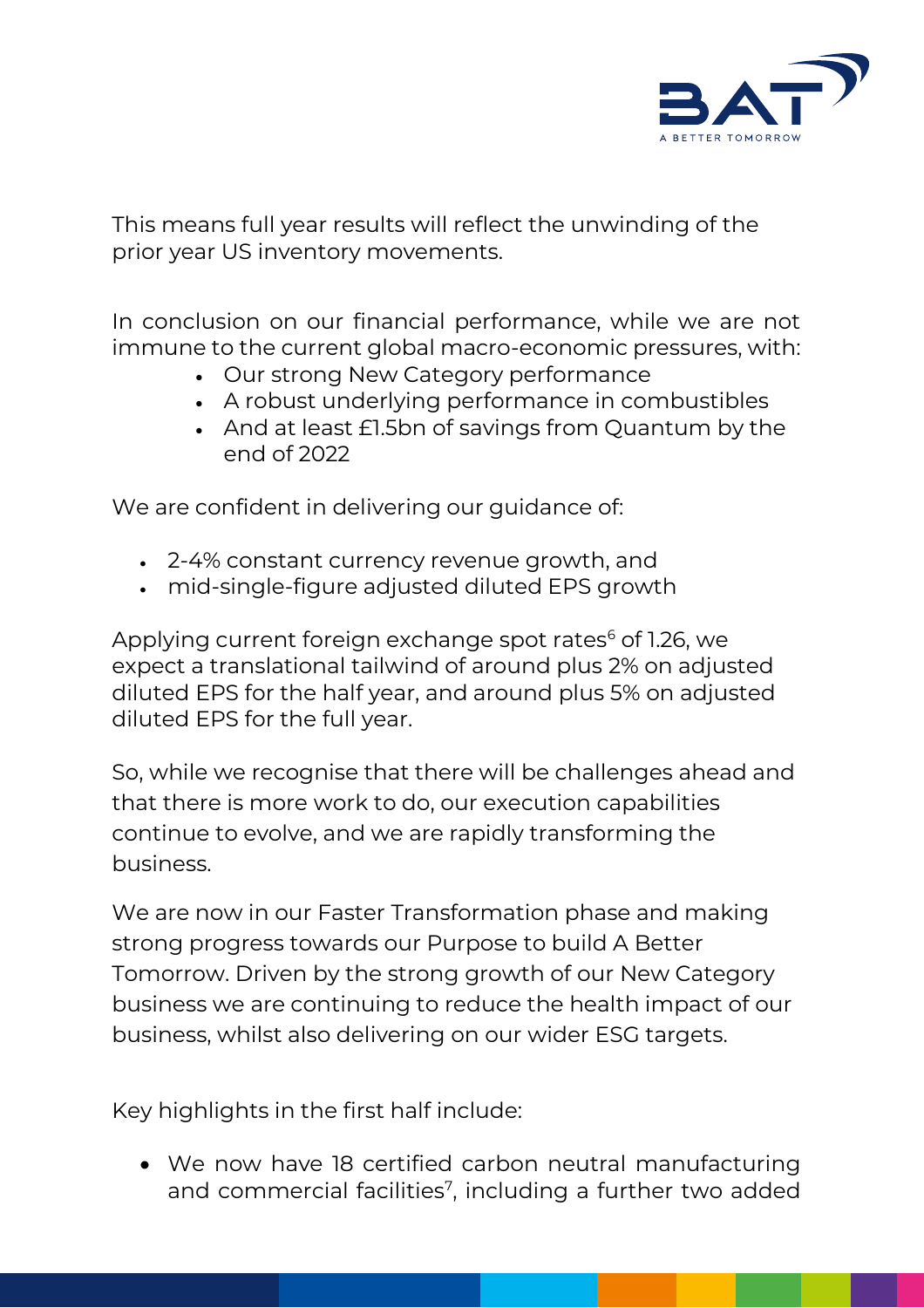

in the first half, as we continue our work towards achieving carbon neutral operations by 2030

• Our landmark one-year glo clinical study is complete with full-results expected to be published shortly. 180-day clinical study results have already showed that completely switching to glo from cigarettes resulted in positive changes to all measured indicators of potential harm, with the majority of indicators similar to quitting<sup>8</sup>

In summary, with our well-established multi-category strategy, strong portfolio of global brands and our resilient, highly cash generative business, we are now in our period of faster transformation as we build A Better Tomorrow<sup>TM</sup>."

Thank you, and I will now open the call to questions.

# **Q&A**

## **Telephone Operator**

If you'd like to ask a question, please press \*1 on your telephone keypad. Please ensure your line is unmuted locally as you will be advised when to ask your question.

And the first comes from the line of Richard Felton from Goldman Sachs. Please go ahead.

## **Richard Felton, Goldman Sachs**

Good morning, Tadeu, Mike. Two questions from me, please. So, my first question is on Vuse Go, which I'm seeing a lot around London, so it's like the launch is going quite well, but my question is, firstly, in the cities or regions where it has first been launched, can you say roughly how big these go, has become, as a proportion of your overall Vapour business?

And then, secondly, thinking about Vuse Go or disposables in Vapour more broadly, how should we think of those impacting the gross margin of your Vapour business? Will it be accretive to gross margins or dilutive over time?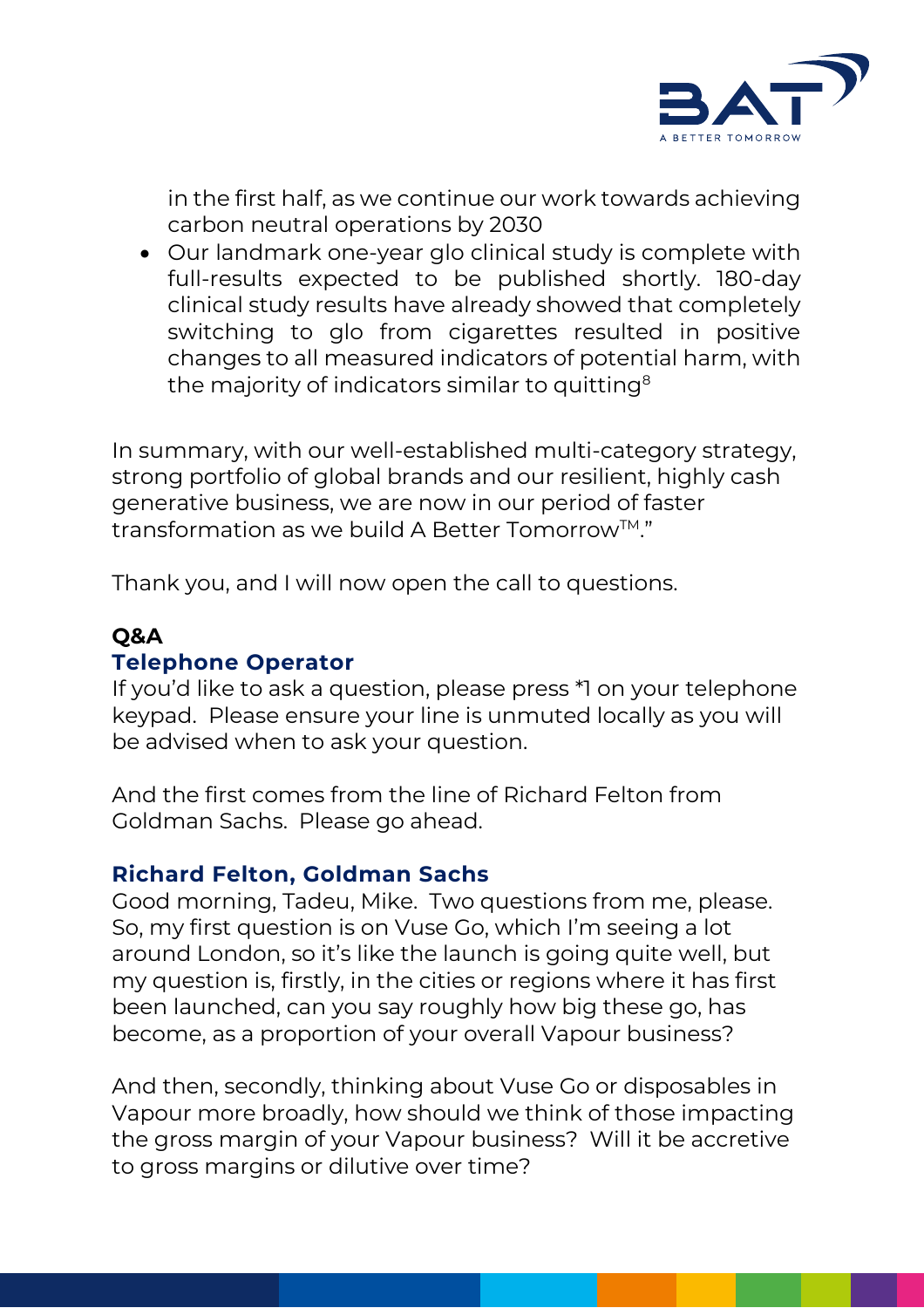

Then my second question on Combustibles in the US. So, both BAT and the industry are taking a lot more pricing over the last three or four years, certainly than has been the case historically, which I will assume means that affordable is in a slightly different place today than it was a few years ago, or when we had the last recession in the US for instance. Given that step up in pricing and also all the headwinds that the consumer is currently facing, have you seen any shift in elasticity compared to historical levels?

# **Tadeu Marroco, Finance and Transformation Director**

Okay. Thank you, Richard, for your questions. Look, Vuse Go, we have just launched it, so it's early days to make a reference in terms of how much this is the volume compared with our portfolio. But one thing that I can tell you is that the modern disposable is getting a lot of traction in a number of markets.

If you exclude the UK, in the top vapour markets, it's already about 20% of the over market, and the UK is double that. So, it's not a surprise that you see a lot of devices on disposable. And the fact that we have just launched our product, we are very positive in terms of the progress that we can make because we are the ones that had a well-established brand by this point in time.

So, as you'll know, we're the leader in Vapour in the UK and we are very confident that, in this new segment that is opening up in a number of markets, particularly in the UK, we will be able to make a good inroad there.

In terms of the margins, we expect to have similar margins that we currently have with our cartridge products, and we are viewing the products close to our margins, so we have the margin in our mind. We are not expecting any potential derail of that. So, in these new products, we are very conscious about the margins that we want to achieve. Also in terms of the ESG element, so we'll be putting recyclable initiatives on that, and surely continue our responsible marketing, avoiding any type of sales for youth.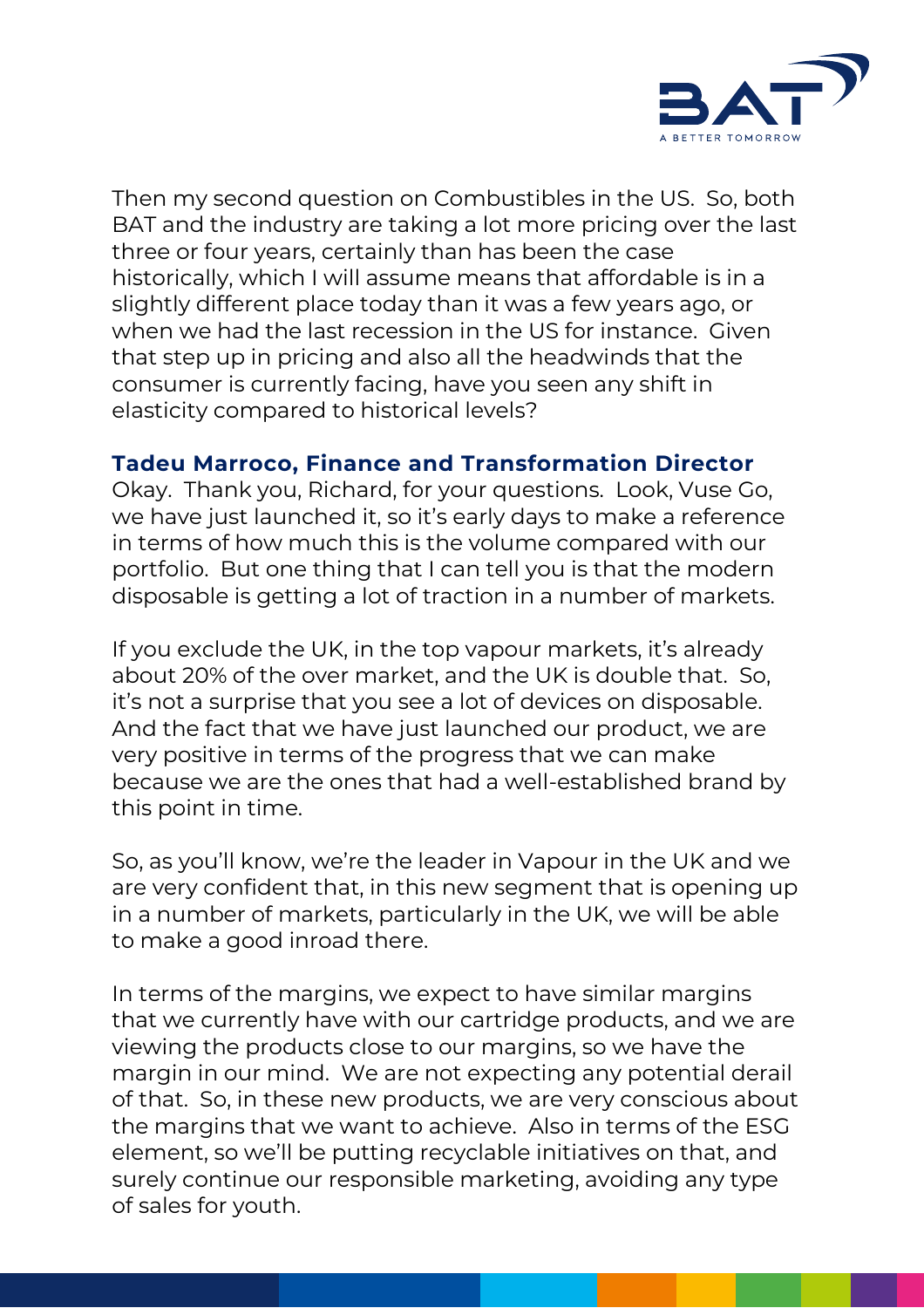

So, these are the key elements that we always have in mind when we are launching these products, first, in the UK. And, like I said in my opening, we are also rolling out for other markets in the second half of the year.

In terms of the US, you have to consider that we are seeing some softness of volumes in the first half of the year, but, if you take the last three years, and you make an average of that, you saw, in 2020, we had even increasing volumes in the US, 2021 was a more, you know, normal expectation, this year, it was a bit less. But, at the end of the day, the average is not that much dissimilar to historical trends.

The affordability is having a particular impact at this point in time because of the high levels of inflation but, on the other hand, we also have a market where you have full employment, and we have a wage inflation as well. So, that's why we're not giving any guidance at this point in time. We'll have to see how it performs. We expect, in the second half, that the comparators will be more benign for us. This year, this first half, it's a bit more complicated because the comparator was very strong last year.

In terms of elasticity, we're not seeing that much difference from the 0.4 that we also said, and we believe that we are wellpositioned, given the strength of our portfolio, the digital tools that we have in place. There's no big three, if anything, it's growing in a pace that is even slower than the historical ones. Normally, you see the big three growing by 0.8, 0.9 on a given year. What we have seen so far this year doesn't suggest this level of pace.

And we are not seeing, like I mentioned before, any type of downtrading of our brands, Newport and Natural American Spirit in particular, performed extremely well, and we are very well positioned in the US market independent of the pricing step we are taking.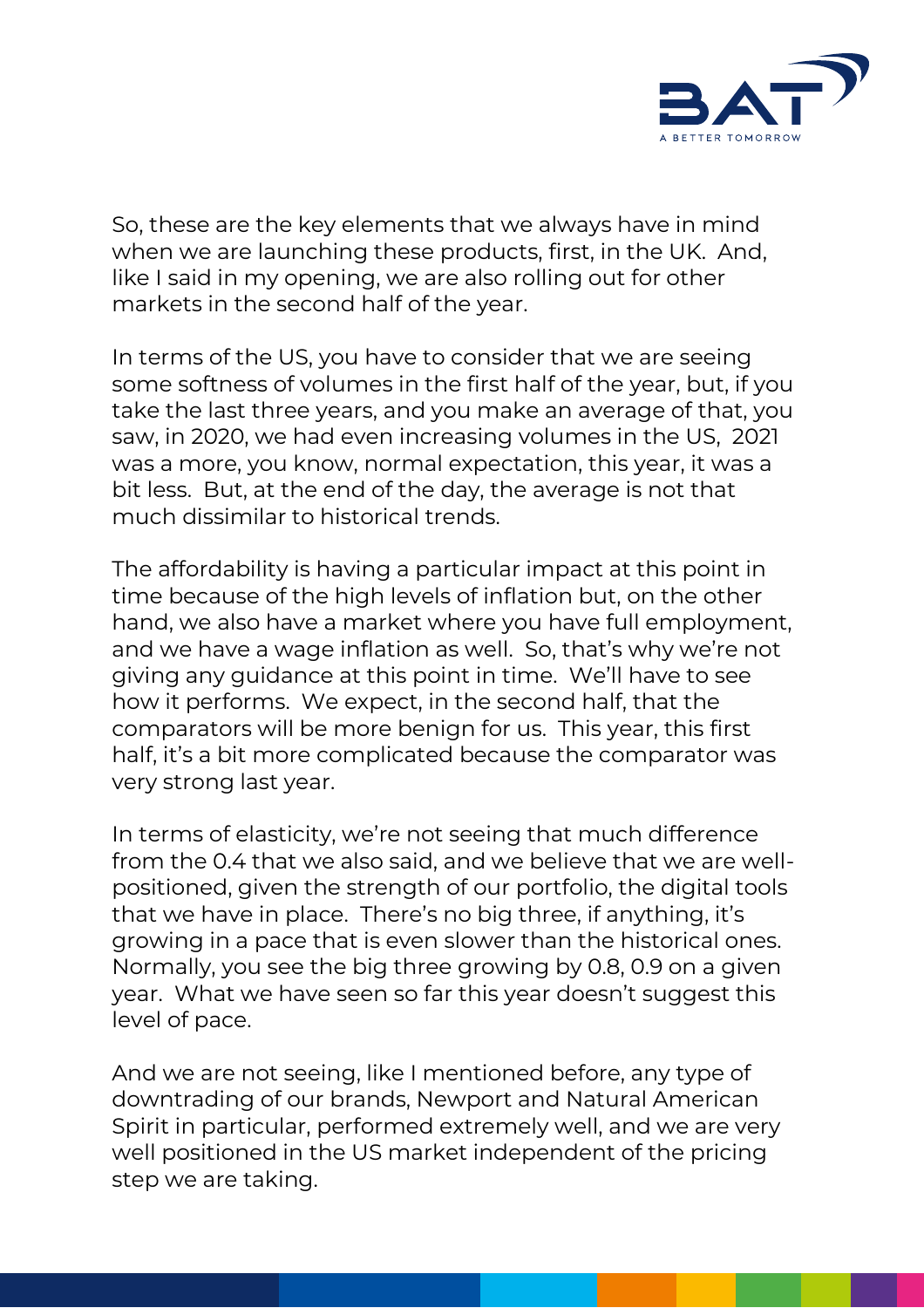

# **Richard Felton, Goldman Sachs**

Thanks very helpful. Thank you, Tadeu.

#### **Tadeu Marroco, Finance and Transformation Director**  Okay.

# **Telephone Operator**

The next question comes from the line of Rashad Kawan from Morgan Stanley. Please go ahead.

# **Rashad Kawan, Morgan Stanley**

Hey, guys. Good morning and thanks for this. Just one from me. Just wanted to get your thoughts on the implications to BAT from the Philip Morris/Swedish Match deal? I mean, does that chance the way you approach the US NGP market at all? I mean, how much flexibility do you have to push, keep that burn in the US market, as an example, if IQOS is pushed aggressively there and starts taking traction as a category? Thank you.

# **Tadeu Marroco, Finance and Transformation Director**

Rashad, look, to be honest, I don't see any implications for BAT in terms of our strategy. First of all, it's interesting to see that everyone now is seeing what we have already seen many years ago, that the direction is the multi category. We were the first ones to start saying that, and not saying but executing that.

So, as a consequence of this, we are very well positioned already in Modern Oral, and we are well positioned in Vapour, and that THP, in particular in the US, like you said, first of all, I think we have mentioned it before, we don't believe that that's a category that has a lot of potential because we see the differentiation between the top levels are tiny, considering combustibles is really high compared with THP. And we saw this in markets like Canada, which has a similar level of tar and nicotine and combustibles in the industry after trying, for many years, with very heavy investment in THP got nowhere in terms of presence in that market.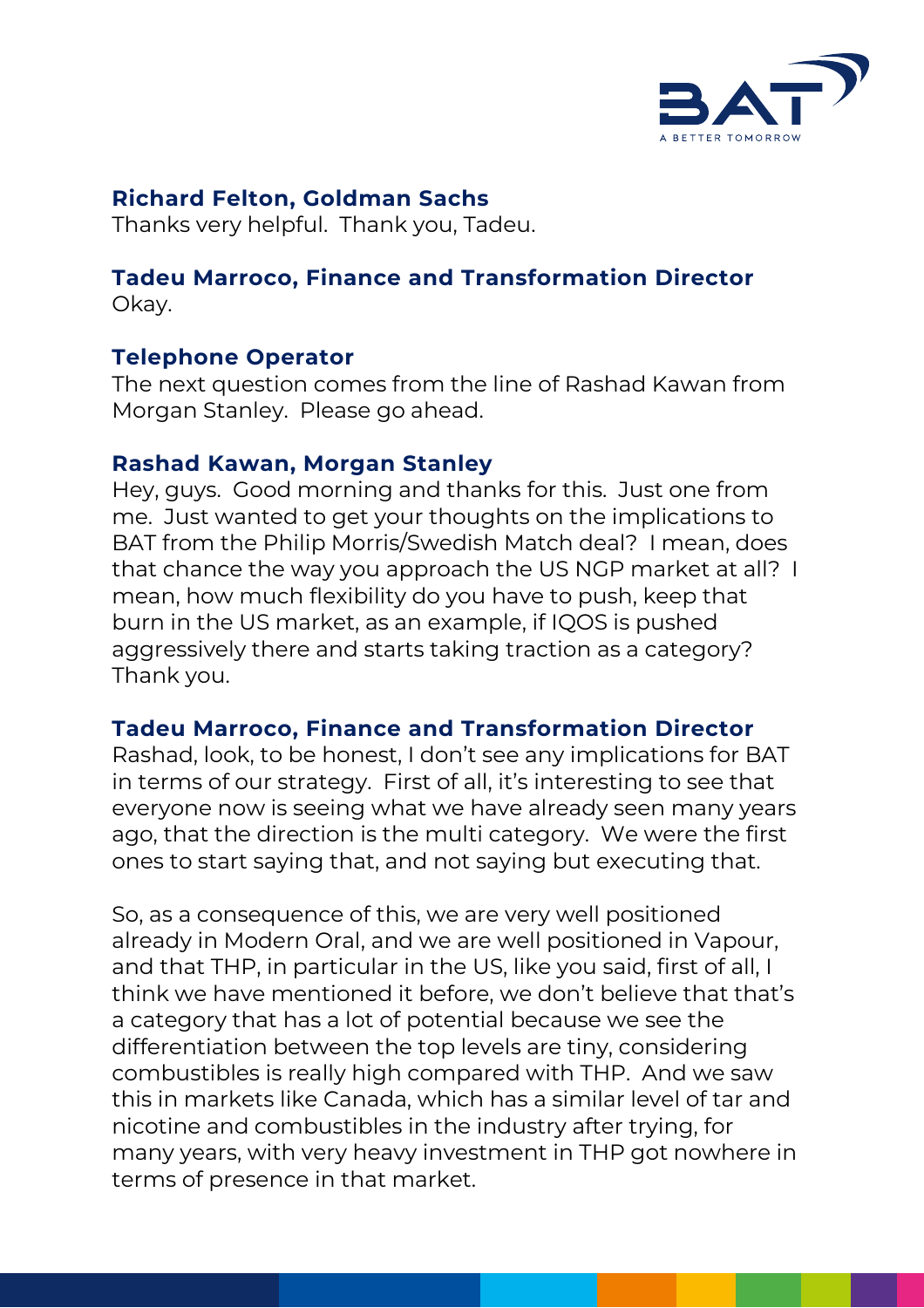

And we will be more as an insurance, making sure that we have a PMTA for glo Hyper, that, by the way, has already been filed in the FDA, and if necessary, we will activate that. But we still believe this is pretty much a vapour-established market, like we saw in France, like we saw in the UK. And, when you have a very well-established market with very high levels of tar and nicotine, the potential of THP's much reduced, and that's the deal from the multi category, the fact that we are addressing different consumer needs in different geographies with different levels of offers in terms of our nicotine enjoyment. Okay?

# **Rashad Kawan, Morgan Stanley**

Very clear. Thank you.

# **Telephone Operator**

The next question comes from the line of Pallav Mittal from Barclays. Please go ahead.

# **Pallav Mittal, Barclays**

Hi. Good morning.

# **Tadeu Marroco, Finance and Transformation Director**

Hi, Pallav.

# **Pallav Mittal, Barclays**

It is announced in the PMTA to relaunch some Vuse products in the US, so have you witnessed any change in the consumer more acceptance of the product post approval?

# **Tadeu Marroco, Finance and Transformation Director**

No, in reality, the consumers are not even aware that the products get approved. That's an important point. Their approval just gives you the right to keep your products in the market. So, once you get their approval, the market authorisation, you cannot publicise that, you cannot publicise that for consumers. So, it's completely indifferent.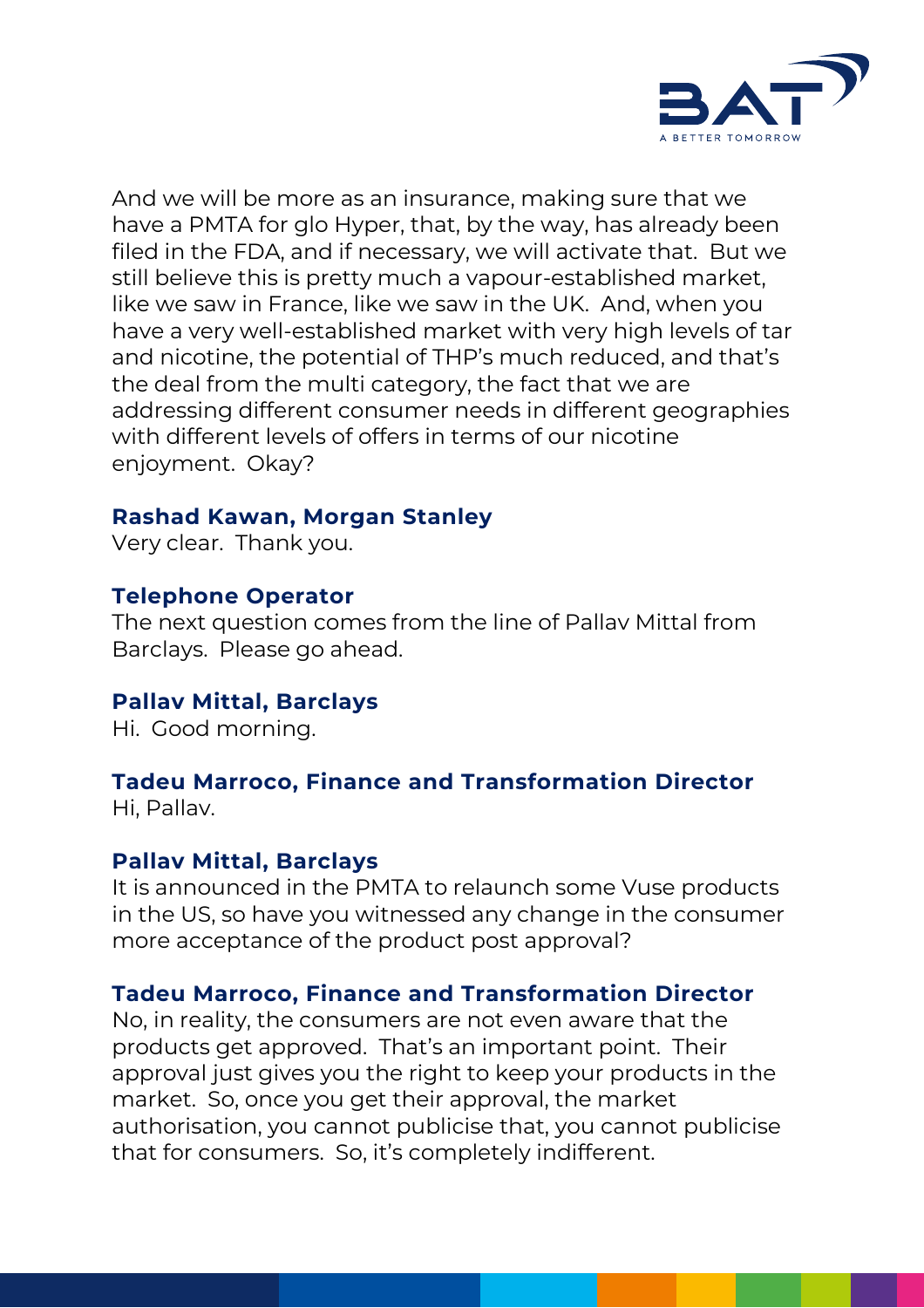

So, that's why we are not very precious about the timing of approval, for example, of the Vuse Alto. We were one of the last to submit our PMTA. They're probably seeing other products before us, but this wouldn't be a problem because the consumers are unaware of what the FDA did in terms of approval or not.

We feel very confident and that's the important bit, the important bit. We feel very confident about the approval of Vuse Alto because the science foundation of the product is exactly the same that we used in the other SKUs of the family, and they all got approved and we made sure that we took the learnings before from the others to give a robust dossier for our Vuse Alto. So, we are confident that we will get approved. But independent of the time of that, we can keep the product in the mind, and consumers will not perceive the difference once they finally get approved.

## **Pallav Mittal, Barclays**

Sure. Considering the ban on importation of IQOS in the US while the IDC case is going on, what are your plans on …. in the US now?

# **Tadeu Marroco, Finance and Transformation Director**

Well, our plans, like said in the previous one, we don't believe that the category will be as strong as Vapour. Our plan continues to focus on vaping. We spoke about Modern Oral before. Modern Oral is the category that is still lagging a lot of product features on that.

The products that you see in the US are the ones that had to be in the market before August 2016. As a consequence, the level of moisture is very low compared with the ones that you see outside the US, and it's not really satisfying enough. And that's the consequence of that, it's the level of poly-use is very high, like 95% of the users of Modern Oral are poly users, and the level of consumption is 2 to 3 pouches a day, whilst if you go to Scandinavian, it's between 6 to 7, and the level of sole use is much higher.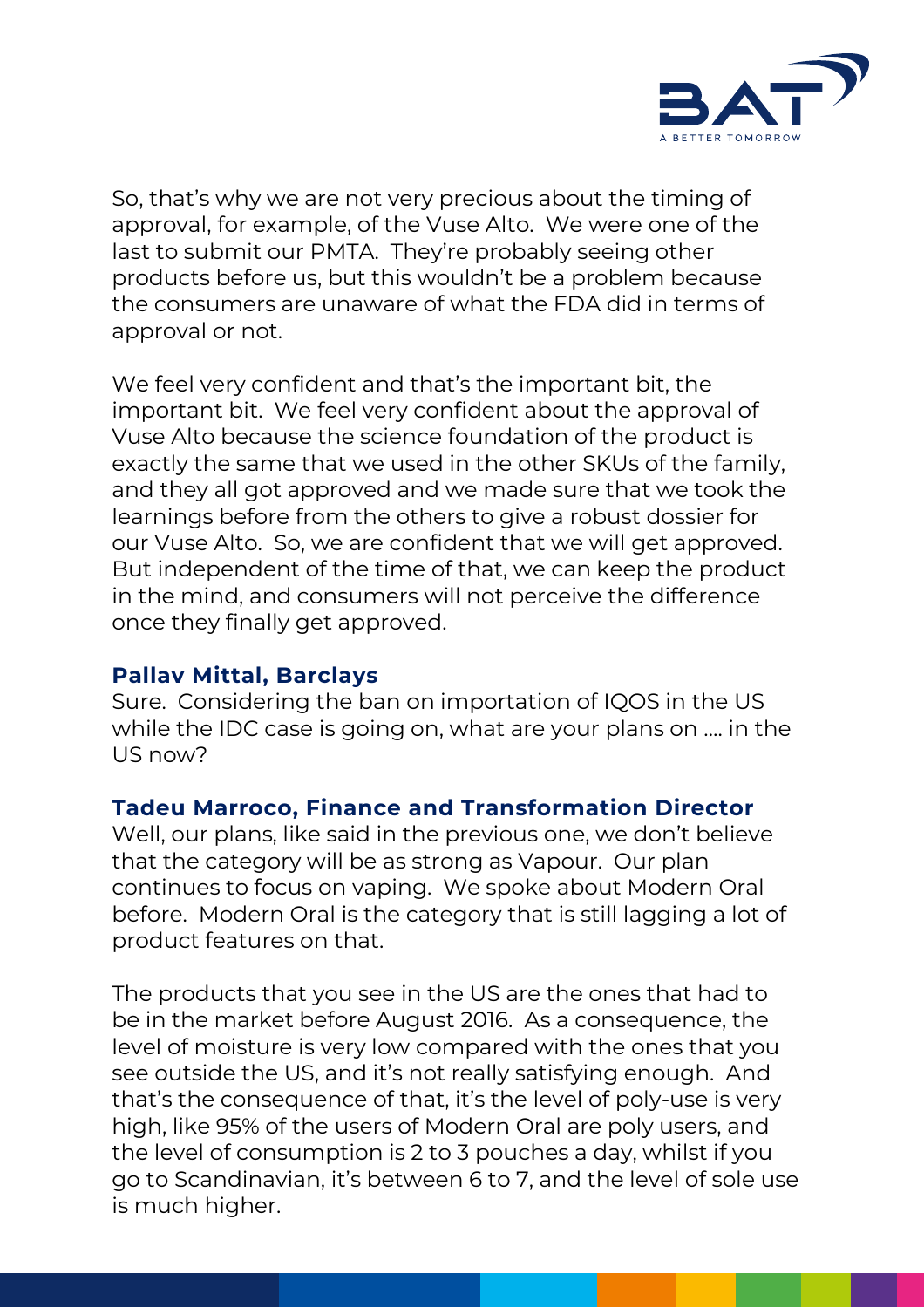

So, we believe that a vapour category will still continue to be a very well-established category once we start getting approval from that day - to more modern products in Modern Oral, better quality, similar to the ones outside the US, we'll probably see some more traction in that category.

And THP, we don't believe that we will as success, whereas you see, in other parts of the world, because of the characteristics of the US markets, like I just mentioned before. It's a very high level of nicotine and tar in cigarettes. It's a market where the excise is 100%. You have difficulty in terms of commercialising, in terms of advertising, and we don't see, really, a massive potential in that.

Saying that, like I mentioned before, we have applied for our PMTA with glo Hyper, and we are in the process of getting it approved because we believe that having always - the MARTP - on THP in the US would be benign when you engage with regulators outside the US. That's our major driver to that. And, if needed, we can activate in the due time.

## **Pallav Mittal, Barclays**

Sure. Thank you.

## **Telephone Operator**

The next question comes from the line of Rey Wium from SBG Securities. Please go ahead.

# **Rey Wium, SBG Securities**

Hi, Tadeu and Mike. Just, first of all, I just want a clarification around the Russian business. Will you continue to account for it until you have successfully concluded the sale, or will it only be in from, like, the first two months of the year?

And then just a follow up on Russia, I mean, it is such a large market. How do you, longer term, think of, basically, reentering the market or, you know, what plans are there, because there is just, from my perceptive, by just exiting it and,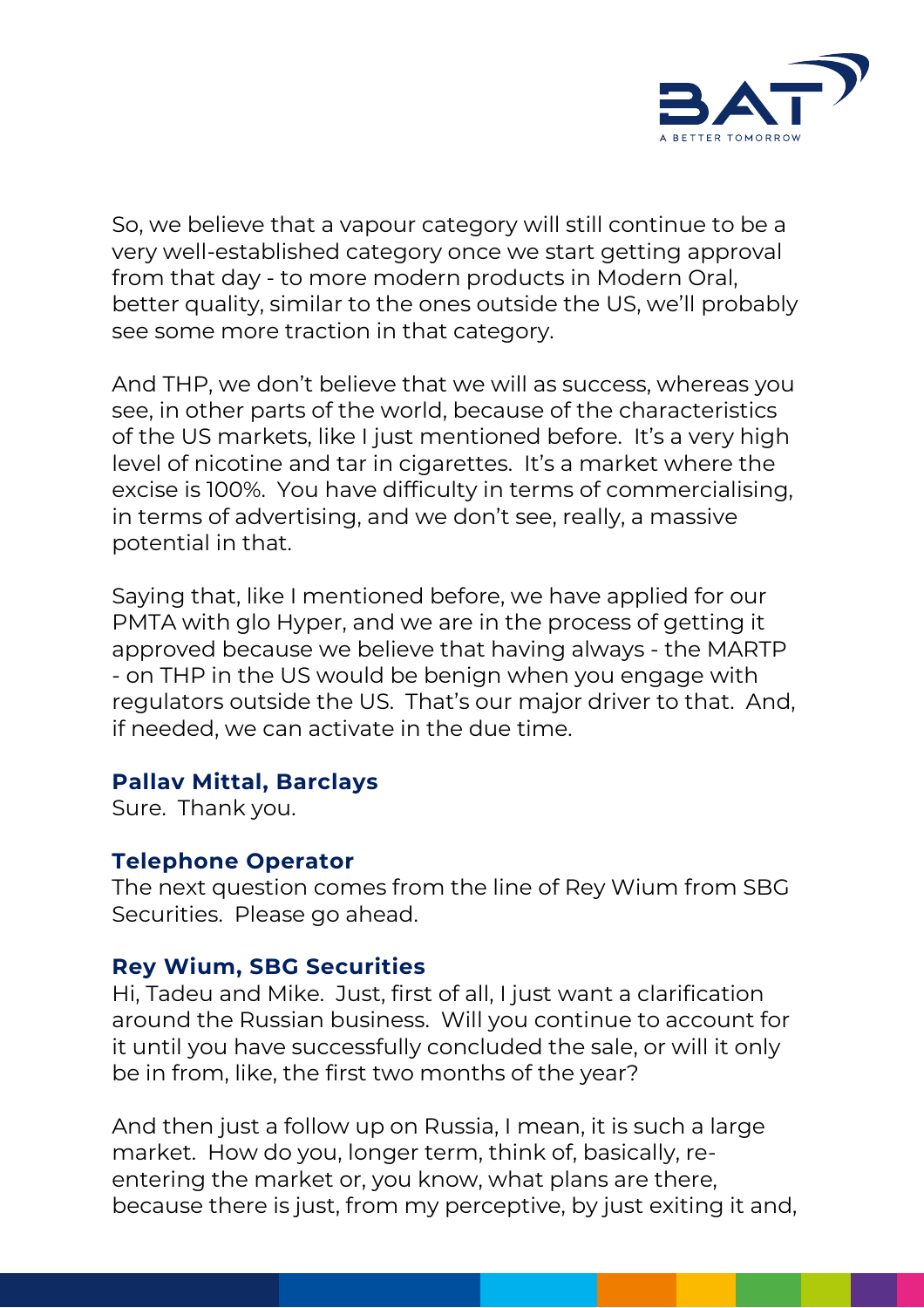

you know, let all your business there go and, you know, basically, open it up for competitors? So, I was just wondering if you could give just a bit of a steer of how you think, longer term, of the Russian business?

# **Tadeu Marroco, Finance and Transformation Director**

Okay. Thank you, Rey, for your question. Look, Rey, just to answer your question on the reporting, why the exact time of the sale remains unclear. We, under IFRS, we must continue to record our Russia operations in our reported numbers.

Now, like we communicated back in March, we are working as fast as we can towards exiting our Russian business, but it's an extremely complex process to fully separate the business from the Group.

As some of you probably know, we have spent five years, for example, I've just given one example, integrating our ERP systems and creating these unique platforms that we call Project T…. across all the Group. And so the Russian business is no different than others, so it's completely tied up for the mothership, so to untangle all that, takes a long and very complex task to be done. And then you go to the discussion around patents, around trademarks, and all that, so you can imagine the level of complexity in cutting that.

In addition to the negotiations happening, we want to make sure that we remain compliant with all regulations and international sanctions, and they are changing continually, which, again, translates into some adjustments to the term sheets.

So, in terms of the future, it's difficult to predict now. I think that we will be just speculating at this point in time if we will be able to go back and to come back to the market. We have to see how it goes.

But the important thing is that we are working to get it done. The point that I made about our guidance is that, irrespective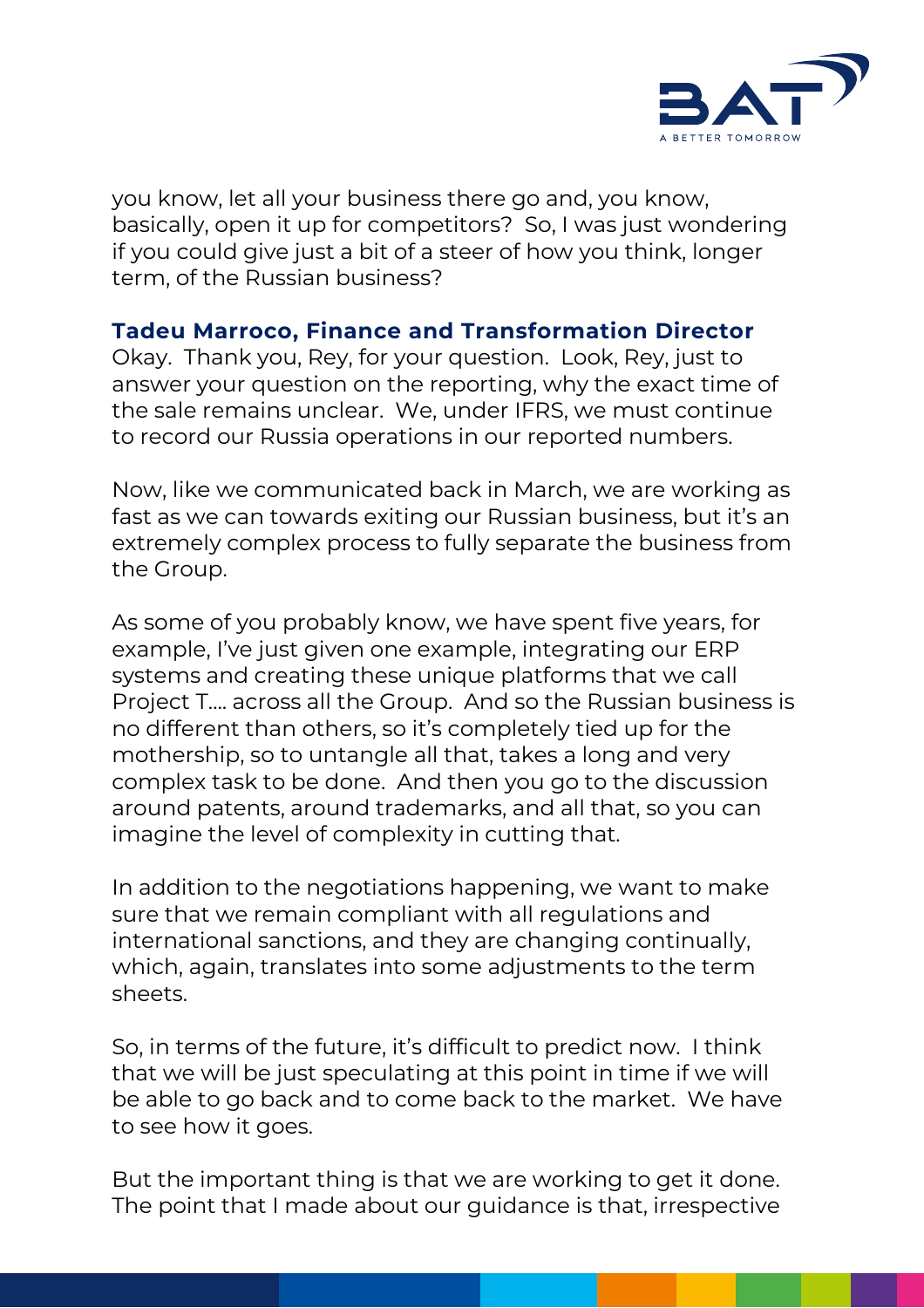

of the timing of the Russian disposal, we are confident in delivering the revenue, the EPS guidance that we gave in the RNS today, and that is what matters, and let's see what happens as we move along because, like I said, it's a very complex process.

# **Rey Wium, SBG Securities**

Now, it's just a quick follow up, just in terms of the updates around the vapour business sounds quite positive. I was just wondering about the profitability in the US. You know, you talked about, obviously, trade margins reducing, I think you mentioned last year, the second half, Vuse turned profitable in the US, so is there a chance of, you know, getting to full profitability in the full year?

# **Tadeu Marroco, Finance and Transformation Director**

Well, look, we will be, sort of, providing category contribution on a consolidated base from half year results, so you will start seeing the progress we are doing in terms of reduction of losses. And what I can tell you, so, we are not providing disclosure by category, by markets, but what I can tell you is that the US has been one of the biggest drivers for us to reduce losses.

We are very pleased with the performance. You're absolutely right, from the second half last year, we turned it into a positive contributor. What we have done in the US is exactly the model that we apply elsewhere. You know that we have started with very high levels of discounts in device to get our products in the hands of consumers because we always believe that our products are better than competitors, and this translates into more and more consumables being sold.

And we are in the phase now that we are able to increase the price, not just on the consumables, but also on the device. And we do that using these digital tools that we have developed for combustibles, because then we can play with different packages. For example, we have of one cartridge, two cartridges, four cartridges. So, we understand elasticity in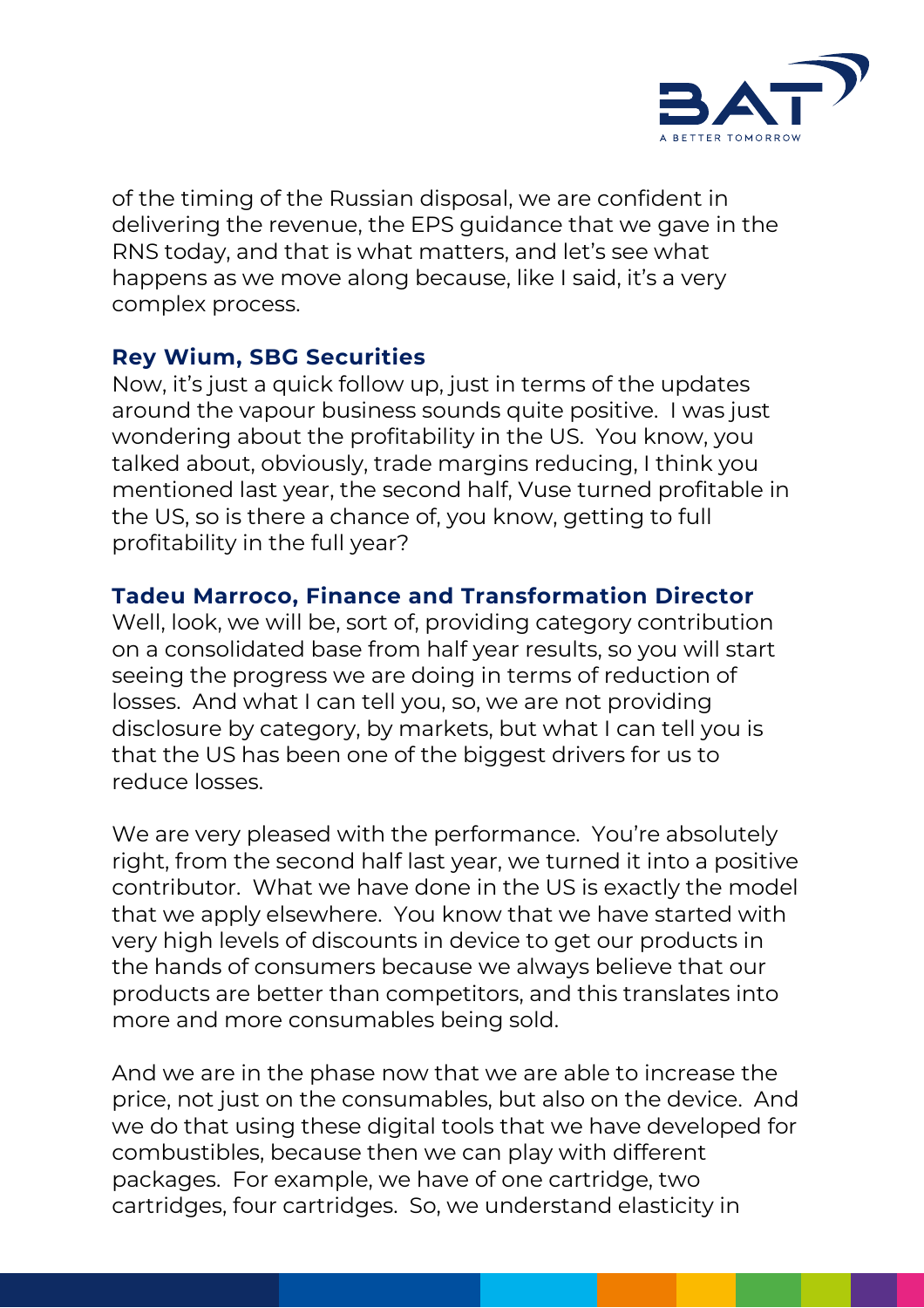

different geographies and different channels, and we are using all opportunities to get as much value as possible.

And we are also able now that we are delivering in 24 states, to have a better negotiation in terms of trade margins. And, on top of that, we have just reviewed our supply chain, and we start moving production out of China to other locations to avoid the import tariff imposed in China that also enhanced profitability on the Vapour business.

So, when you put all this together, it's clear it's an accretive business for us today in the US, and we are very pleased with it.

# **Rey Wium, SBG Securities**

Excellent. Thank you.

## **Telephone Operator**

Before we go to the next question, as a reminder, if you'd like to ask a question, please press \*1.

And the next question comes from the line of Alicia Forry from Investec. Please go ahead.

## **Alicia Forry, Investec**

Hi. Thank you. Good morning, Tadeu and Mike.

#### **Tadeu Marroco, Finance and Transformation Director**  Hi, Alicia.

## **Alicia Forry, Investec**

Thank you. A few questions from me. Just wondered if you could dig in a little bit into, you know, the confidence in reiterating guidance despite a little bit of, you know, increased macro pressures that you cite? You know, is this confidence based, kind of, price increases that you've taken or internal cost savings that you see? Just a bit more colour would be helpful.

And maybe, as, sort of, part of that question, you mentioned illicit returning. I don't think that's a surprise post the crisis,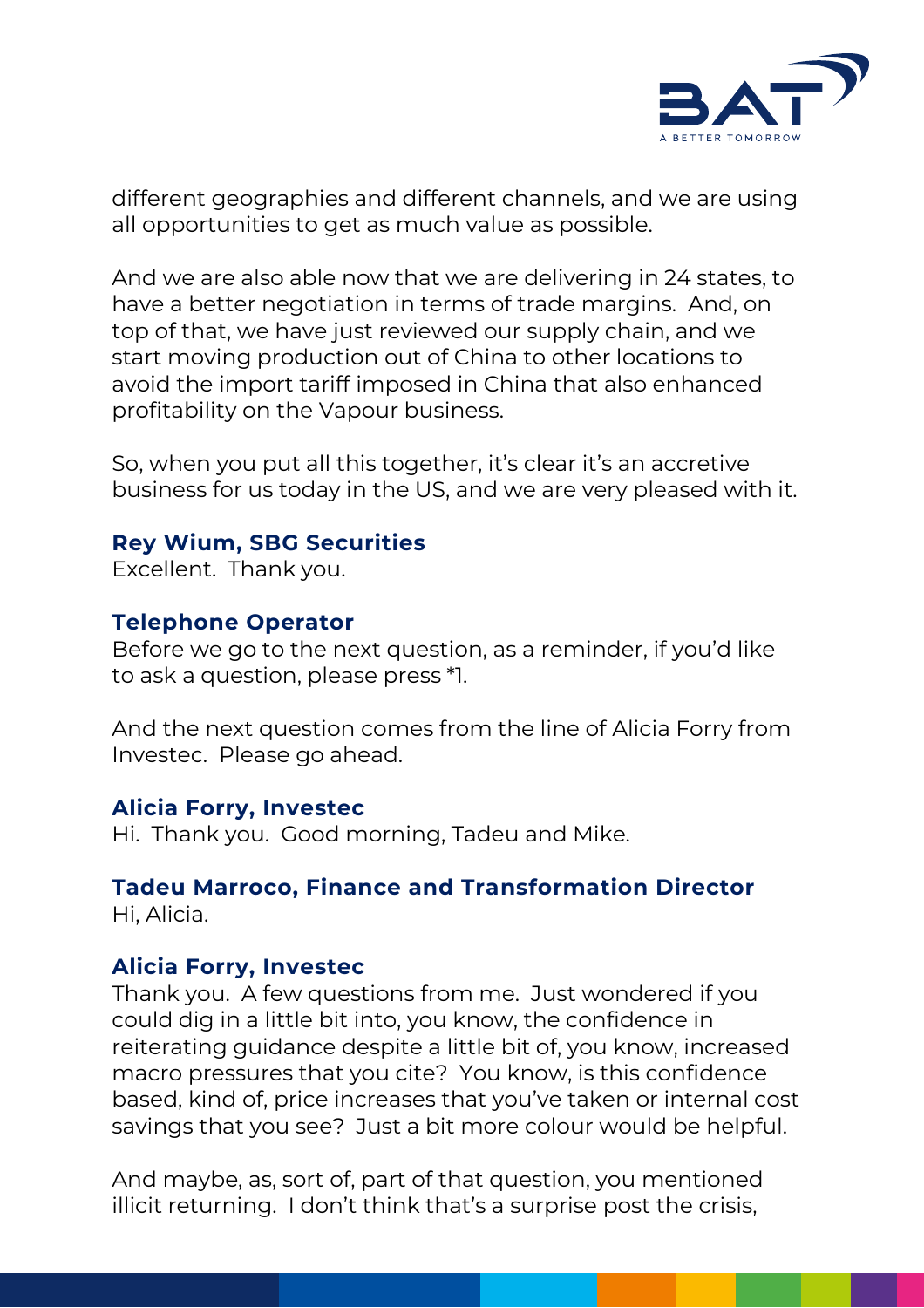

but are you able to, you know, kind of, detail where that's occurring? And it sounds like it's not affecting your business, but perhaps you could confirm that?

# **Tadeu Marroco, Finance and Transformation Director**

Okay. Yes, so, yeah, we are seeing a better environment price wise, and I'm talking here worldwide, the whole globe, it's not just a particular market. But, worldwide, we are seeing a better price environment than we saw last year, which is a positive for us. So, this will be one element that we'll be using to navigate through the headwinds that we face.

The savings, the fact that we have an already established problem to deal with, what we are doing is just really trying to leverage as much as possible the mobilisation of the company around the cost savings to get it, you know as stretched as we can so that we are very comfortable now to get above £1.5bn savings by the end of 2022. That will help the turbulence of '22.

And these will be, together with the strength of our portfolio, the rollout of the revenue growth management tool I was referring to into the US, to other parts of the world. These will be the key elements that we will be using to navigate through this turbulence. And we are already 88% of pricing that we need for the year, so that's the level of confidence that I was referring to.

For sure, the unknown, you know, that the timing of the transfer of the business in Russia, so you would expect that it takes a longer than a year. We will be more in the upper range of the range. But, overall, we are very confident that we can be able to deliver that.

On the illicit, because we are also doing quite well in the noncombustibles, is another element that I spoke of and is scripted. The non-combustibles, you remember that we, for the first time last year, we reduced our loss by £100m, and we expect now to consolidate this trend moving forward in 2022 because all the initiatives that I was referring to during my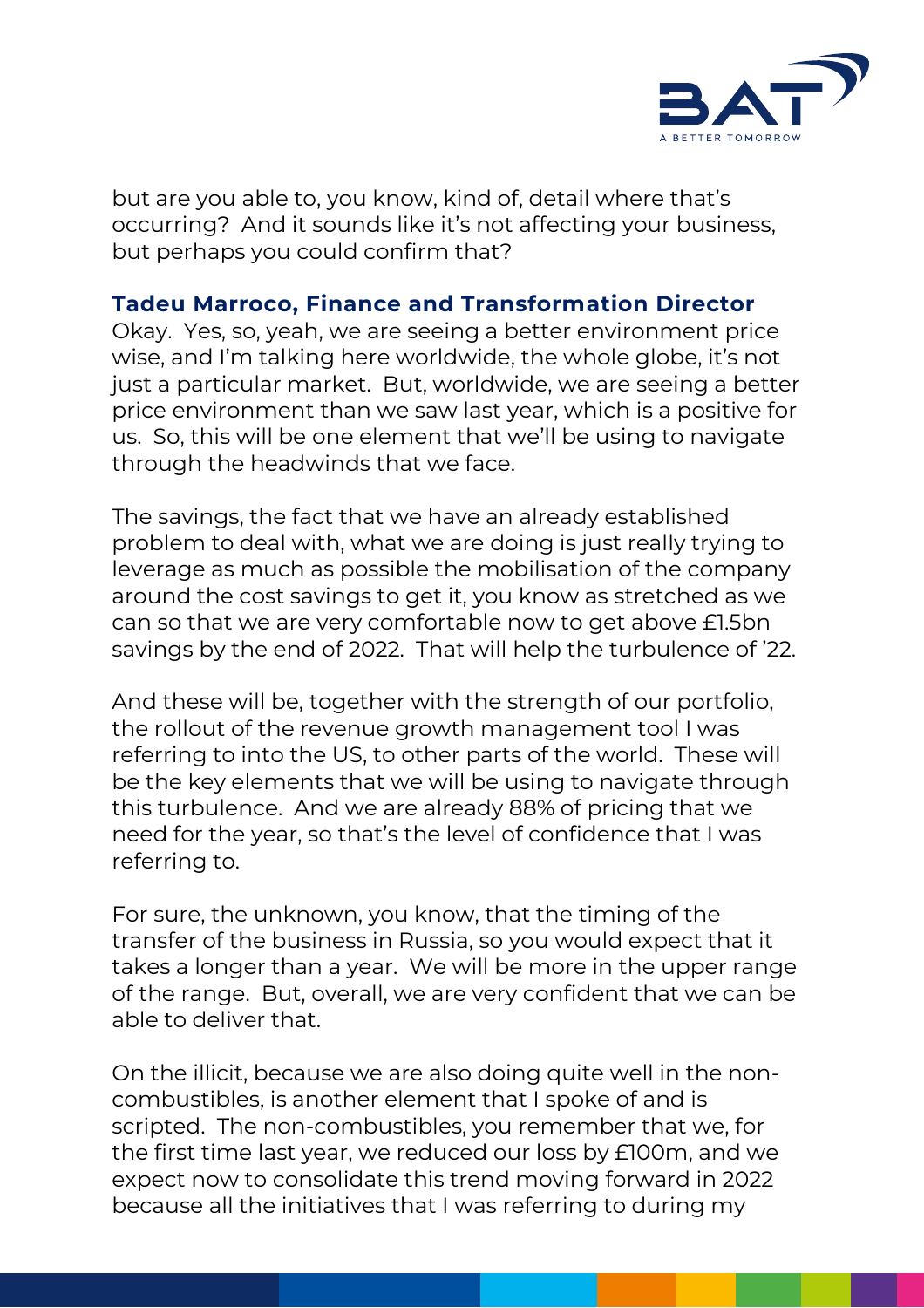

opening. And these will be also an element that will help us to go through this.

Now, for sure, we'll have some headwinds, and, on top of the pressures, we have to, in the US to lap a very strong first half this year. We have stocks that would be unwound through the year that we referred to at the beginning of the year. So, when you put all this together, we are very confident on the targets that we put for ourselves.

We expect a move balanced result between the first half and second half, subject to what happens with Russia, for sure, because the pressures that we'll be facing more on the combustible side will be pretty much balanced out with the improvements we are doing in our categories.

In the second half, we expect the pressure in combustibles to ease a bit because of the comparator, mainly in the US, but on the other hand, we are investing more in the New Categories. Like I said in my opening, we are going for new launchings, we are going for new marketing activations. And so we expect pretty much a more balanced Half One, Half Two in 2022, subject, for sure, of what happens in Russia.

In terms of illicit, we still have some legacies, markets from COVID that are still doing quite well. We have Brazil, for example, where illicit continues to decline, which is very good news. And it's all this trend started with COVID when they closed of borders, the government then started acting, and we haven't seen any excise increase for five years now, even state excise in Brazil, which is very helpful. And we also seeing improvements in places like Malaysia, which, as you know, has very high levels of illicit, and it continues to improve this year.

But we saw some reversal of this trend in places like South Africa, since 2020. We see problems …., in Saudi, for example. But, like we said, overall, we are expecting a 1% increase in illicit this year. Illicit, today, is adding to something close to 12% of the total market, and we expect this to be pretty much on 13%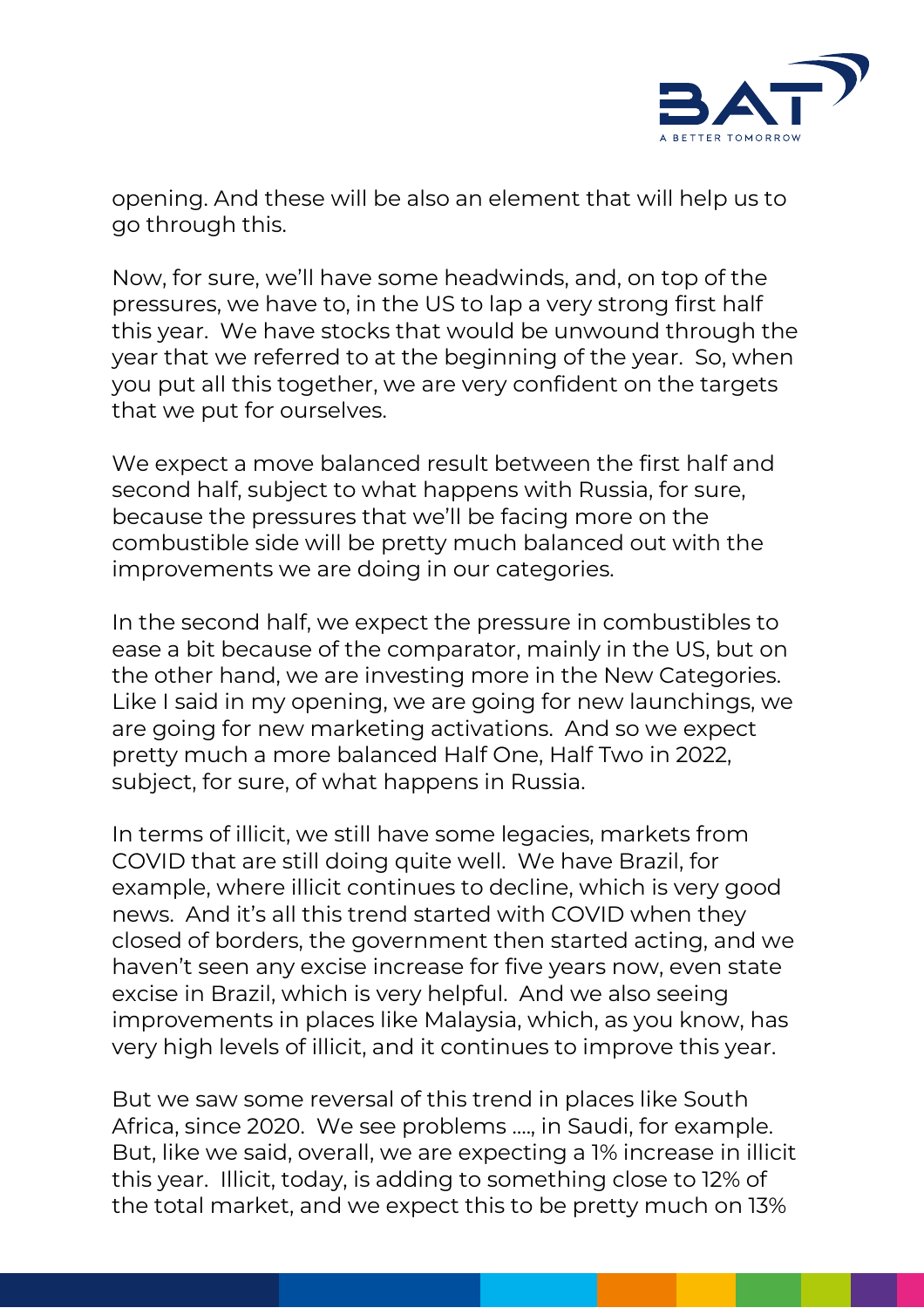

when you consider places like the usual suspects, like Pakistan or …., like I referred to, and some of that offset by the other markets that I was referring to too. Okay?

## **Alicia Forry, Investec**

Okay. Thank you. I think I'll leave it there today. Thanks for that detail.

#### **Tadeu Marroco, Finance and Transformation Director**  Thank you.

#### **Telephone Operator**

The last question comes from the line of Jared Dinges from JP Morgan. Please go ahead.

#### **Jared Dinges, JP Morgan**

Hi, guys. Thanks for the questions. So, in recent years, you know, we've seen industry pricing ahead of inflation in the US in cigarettes and, you know, given this year, you know, you actually have a very inflationary backdrop across other categories, so, essentially, you're seeing cigarettes becoming more affordable. Do you see any opportunity to, kind of, offset any US downtrading through accelerated pricing even further, or do you, kind of, prefer to take this year to make cigarettes relatively more affordable in the US? That's the first one.

## **Tadeu Marroco, Finance and Transformation Director**

Look, Jared, this is a continuous check in for us. We have this very sophisticated model to analysis the level of elasticity in a very granular base. It's not that we take one initiative because you have to consider that pricing's one thing, but the discount is what really matters in the US, and the discount varies a lot.

So, you see the headline prices, but what the consumer ends up paying at the end is what is, you know, offering him after discount. So, the levels of discounts vary a lot, and this is a consequence of us analysing exactly the point that you are raising, the level of affordability, and this varies between different states, for example, or even better different channels.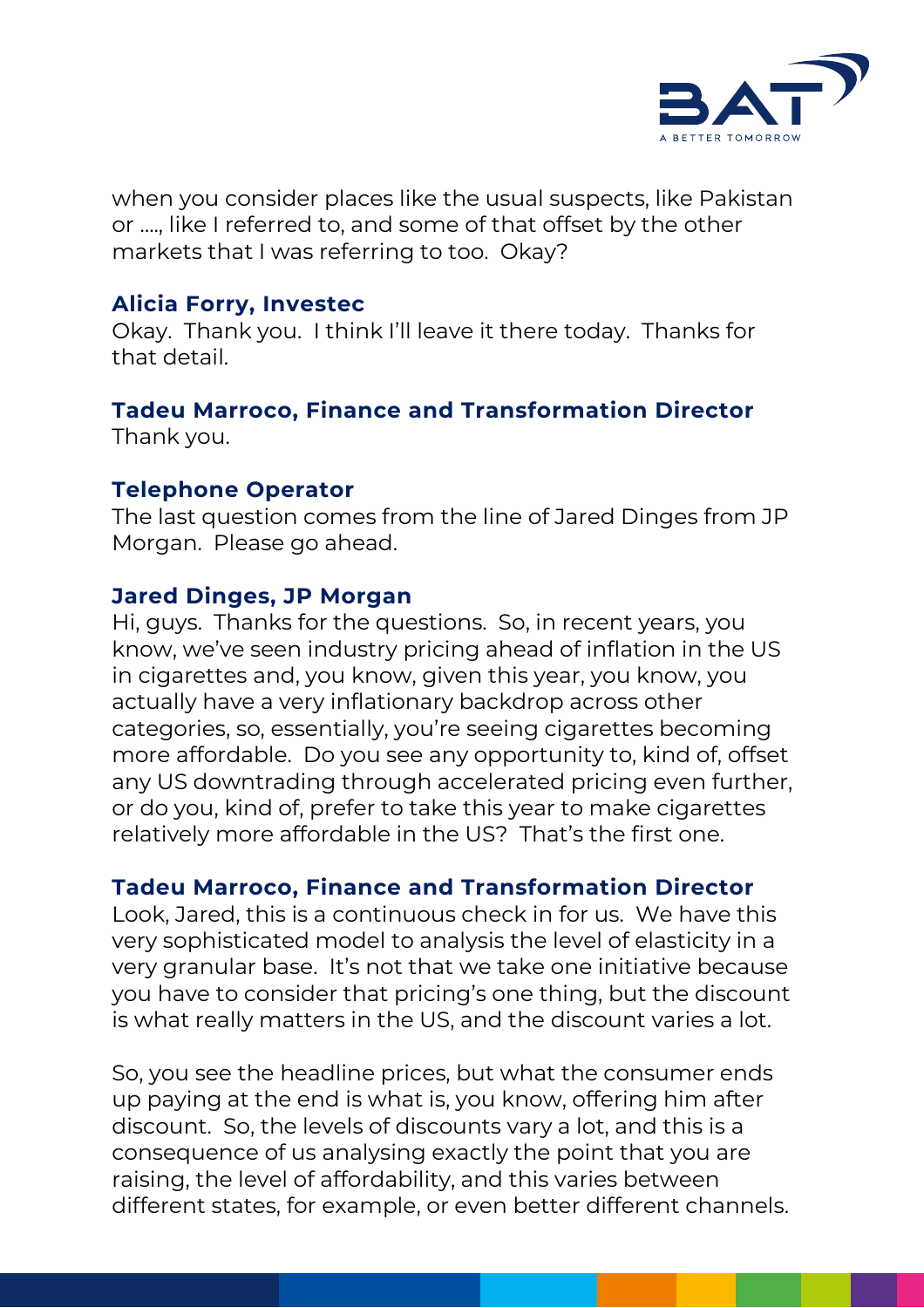

And so, overall, my point about the comment on the pricing is that we are seeing a better price environment than the previous year, and we are not seeing, in particular in the US, at this point in time, a big difference in terms of elasticity from what we have seen the previous years.

Consumers are still spending similar amounts of money, but, overall, I'm not just talking about cigarettes, but they a bit more selective in terms of where they spend their money. And we are using all this intelligence and follow up from consumers to understand where we need to apply the right levels of discounts.

We haven't seen the downtrading in our portfolio, like I said, and the reason why we are growing 40 base points in terms of value shares is the fact we have brands like Natural Spirit, which is a fantastic brand - that, by the way, is the only brand in the US that has no discount at all - it still continues to grow, and also our Newport, which is our premium brand in the US. So, the fact that this strong portfolio combined with this level of knowledge from the digital tools, very helpful.

And you have to remember that the industry has this peculiarity that we can leverage the excise and the retail price, meaning that we are more resilient than other consumer goods. So, the characteristics of the excise and how much we pass on to the consumers and how much comes to the manufacture itself, makes this category very attractive and more resilient in an environment of high inflationary pressures.

## **Jared Dinges, JP Morgan**

Got it. That's very helpful. And then may to just switch gears, but also in the US, so you guys have talked about, you know, in the past, the potential shake out, kind of, post-PTMA, I think you quantified the size of that potential opportunity in the past. We continue to see the Disposable category grow and grow, like, I know, you know, which brand winner within that is changing, it's become pretty fragmented, but it is combined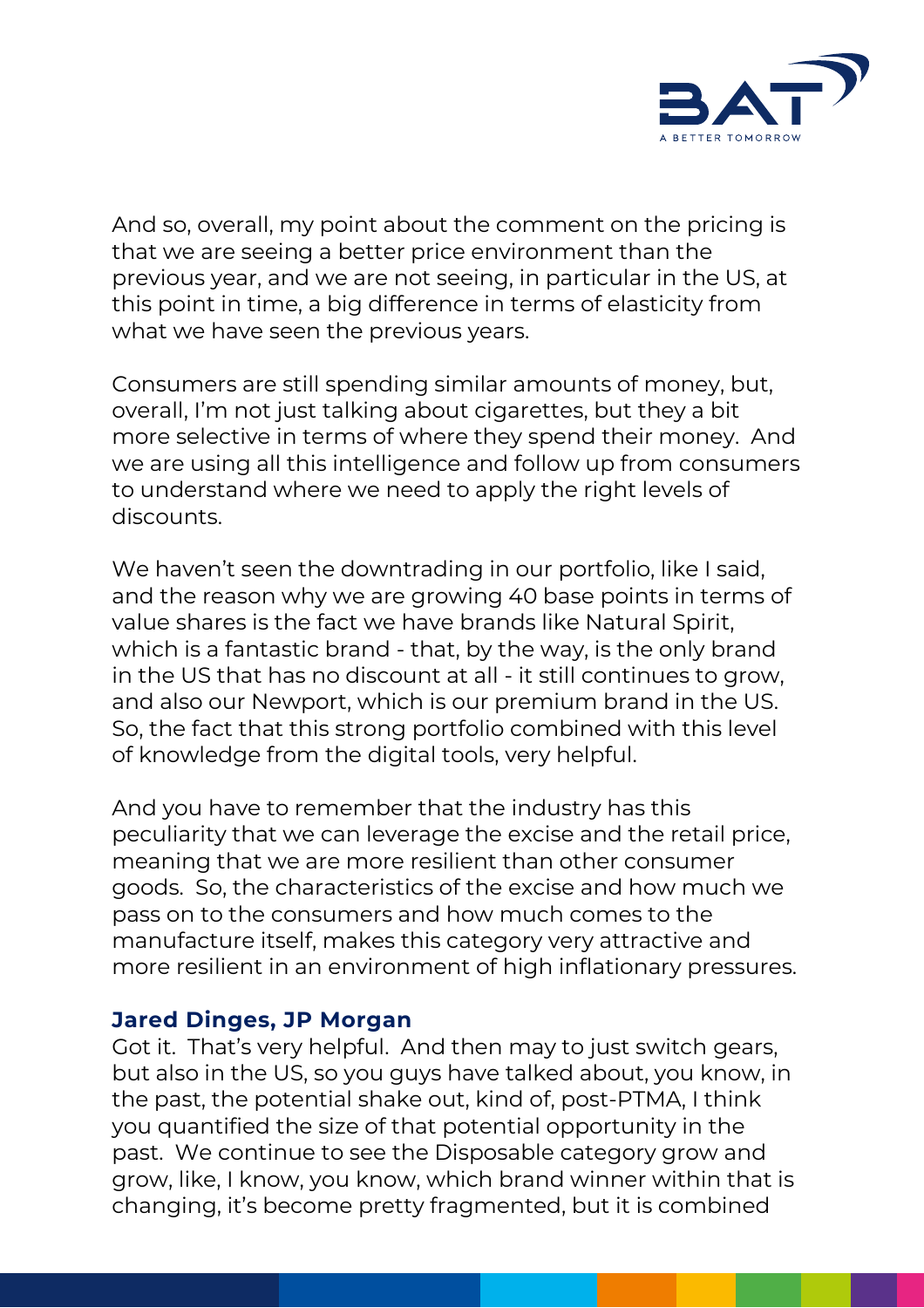

fairly sizable now, and it's almost all flavoured and primarily non-menthol flavoured.

You know, we've seen some PMTA denials come through. I know some of those are going through the court system. They're under review. But maybe you can give us an up on how big you think that opportunity is and will be and when you think, you know, we'll finally see that shake out.

And maybe just to add to that, you know, how many of those consumers that are consuming, kind of, the fruity flavoured vapour products, how many do you think would actually stay within Vapour if it was only menthol and tobacco flavours being offered? Thanks.

## **Tadeu Marroco, Finance and Transformation Director**

Yeah, look, you have to consider - the bigger picture is that the FDA has 400 employees to deal with this massive amount of dossiers of submissions, millions of that. So, they have provided some market authorisation, some market denials. I think that they have something like 500,000 to 1 million of cases still to be analysed. So, they are really late on that. And it's really not a surprise because the amount of SKUs that exist in the market was, you know, very substantial, vis-à-vis the capacity they have to assimilate all that. So, that's the first thing.

The second is we are seeing more and more concentration in the US for closed systems, because all these open systems and liquids are having tremendous difficulty to get approvals through the FDA which, again, is not a surprise. And, as you move along, you expect this to materialise.

One thing, loophole, that existed, that the FDA just recently acted on that, is related to the disposable synthetic nicotine. And why I'm saying the 'loophole' because remember that they banned all flavours of it and menthol and tobacco back in January 2020, but there was no mention to synthetic nicotine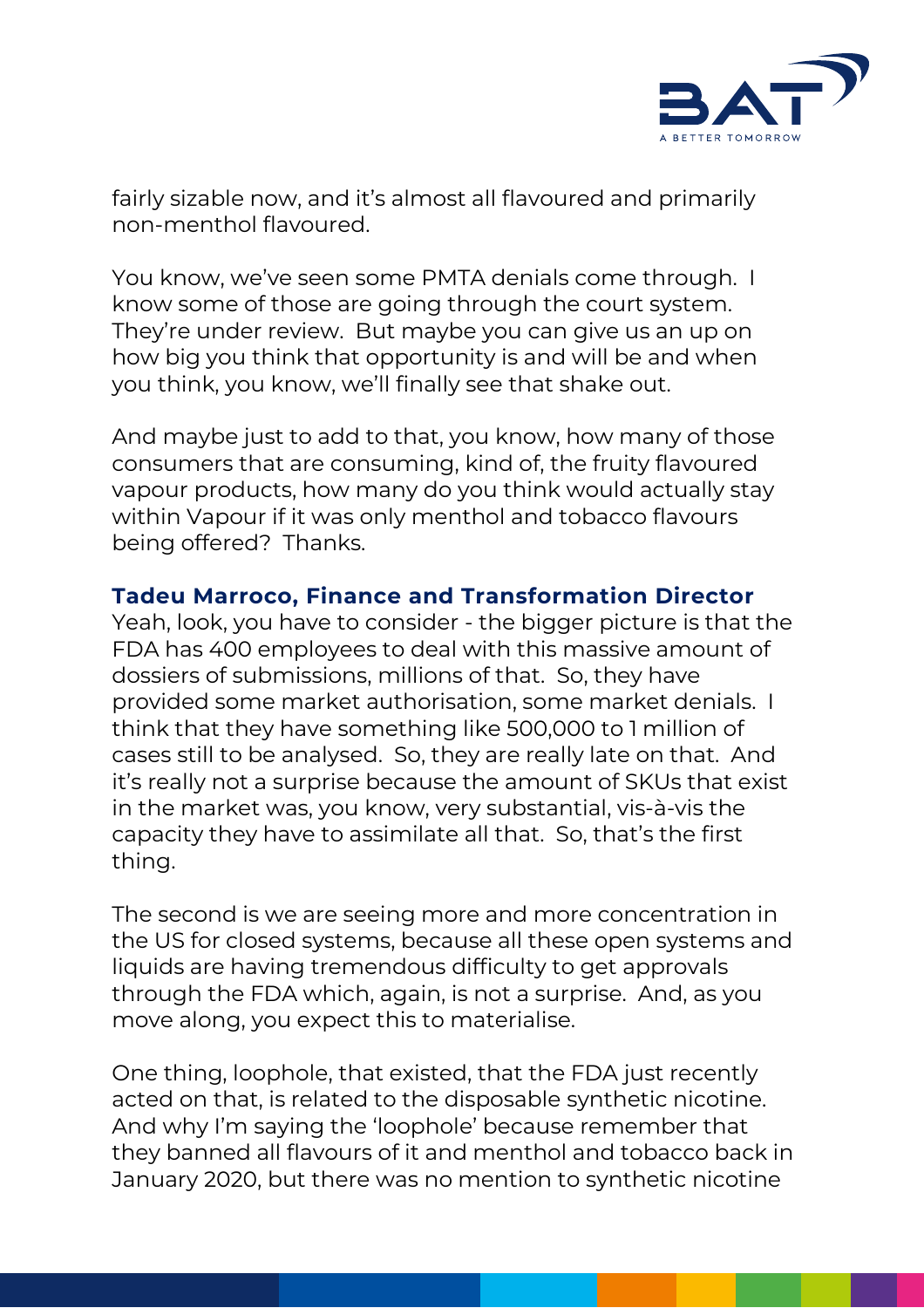

because synthetic nicotine was not subject to the remit of the FDA.

So, these types of products grew to something close to 20% of the total markets over the last couple of years. And the FDA has just enacted, the President actually enacted a mandate that the FDA now have the authorisation to regulate these products as well. So, we expect the FDA to request PMTA for these products as they did for the other products in the markets with tobacco.

So, the question here is how long it will take and the level of enforcement that we will see for this to materialise. But the size of the prize can be as big as 20% of the market, but it's very difficult to predict the timing of that, and, from my point, it's not just a question of time, but it's also a question of enforcement.

In terms of the consumers, we are seeing, still, a very good attraction in terms of menthol and tobacco, and you saw that the category continues growing since January 2021, the fruit flavours has been taken out. Okay?

## **Jared Dinges, JP Morgan**

Got it. That's great. Thanks, Tadeu.

# **Tadeu Marroco, Finance and Transformation Director** Okay.

# **Telephone Operator**

There are no further questions, so I will hand the call back to your host for some closing remarks.

# **Tadeu Marroco, Finance and Transformation Director**

Okay. So, thank you all for listening and for your questions. I'd like to leave you with a few final comments from my side.

We are very proud of the progress we are making to transform BAT driven by the continued strong momentum across all three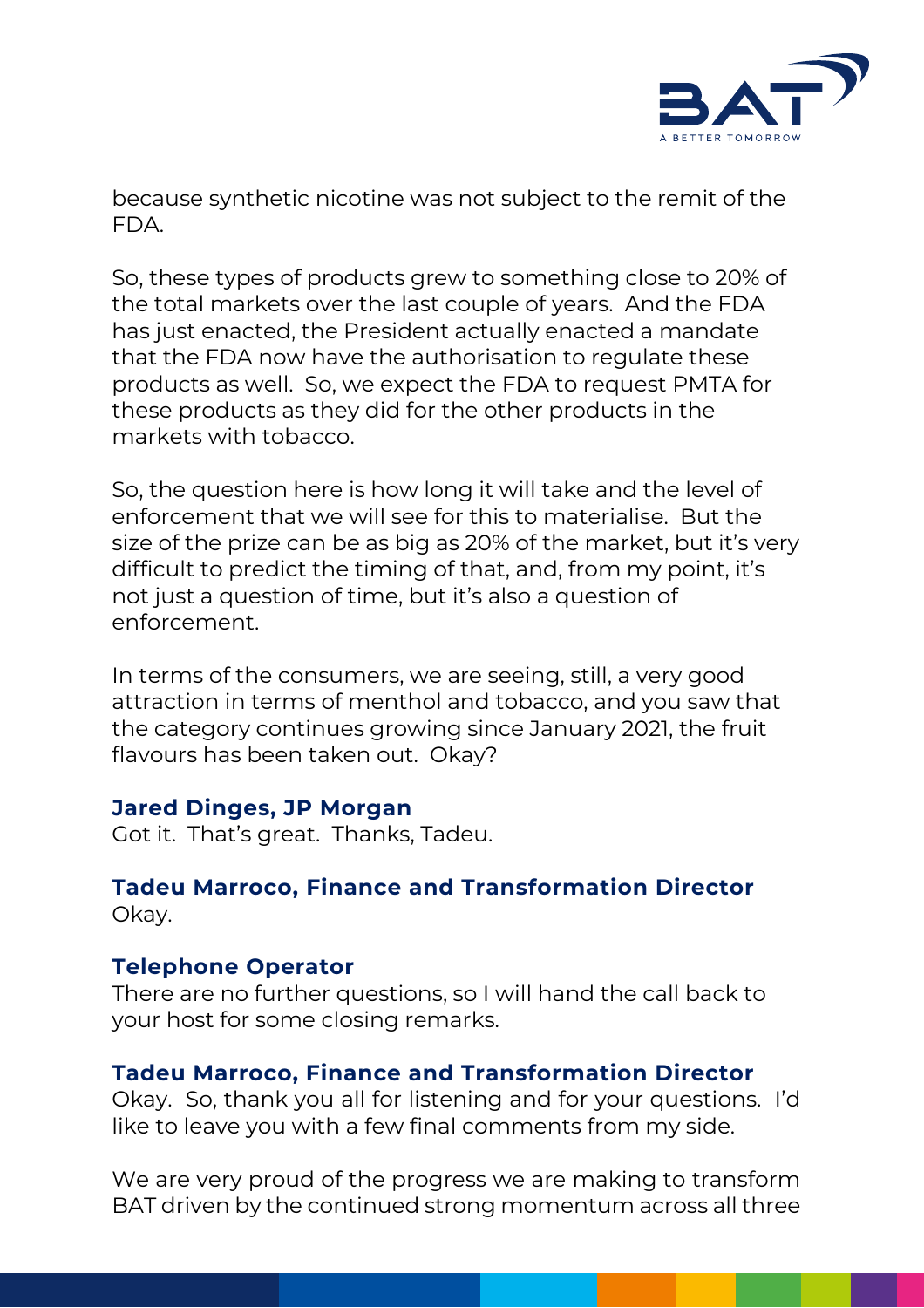

new categories, driving value to our Combustible business and generating cost savings through Quantum.

We are confident in delivering on our 2022 guidance and, with that, I look forward to updating you further on our transformation at our Half Year 2022 Results presentation on 27th July. Thank you very much and stay well.

#### **Telephone Operator**

Thank you for joining today's call. You may now disconnect your lines.

+++ END  $+++$ 

*Market share and volume data (unless otherwise stated) YTD April 2022.*

*T9 THP markets: Japan - CVS-BC, South Korea - CVS, Russia - IMS (BAT+PMI), Italy - Nielsen, Germany - Nielsen, Romania - Nielsen, Ukraine - Nielsen, Poland - Nielsen, Czech - Nielsen.*

*T5 Vapour markets: US - Marlin, Canada - Scan Data, UK - Nielsen, France - Strator, Germany - Nielsen.*

*T5 Modern Oral markets: US - Marlin, Sweden - Nielsen, Denmark - Nielsen, Norway - Nielsen, Switzerland - Scan Data excl. SPAR and Top CC.*

<sup>1</sup> Non-Combustible Consumer Definition: The number of consumers of Non-Combustible products is defined as the estimated number of Legal Age (minimum 18 years, US: 21 years) consumers of the Group's Non-Combustible products. In markets where regular consumer tracking is in place, this estimate is obtained from adult consumer tracking studies conducted by third parties (including Kantar). In markets where regular consumer tracking is not in place, the number of consumers of Non-Combustible products is derived from volume sales of consumables and devices in such markets, using consumption patterns obtained from other similar markets with consumer tracking (utilising studies conducted by third parties including Kantar). Target market for acquisition is existing adult smokers/nicotine users.

The number of Non-Combustible product consumers is used by management to assess the number of consumers regularly using the Group's New Category products as the